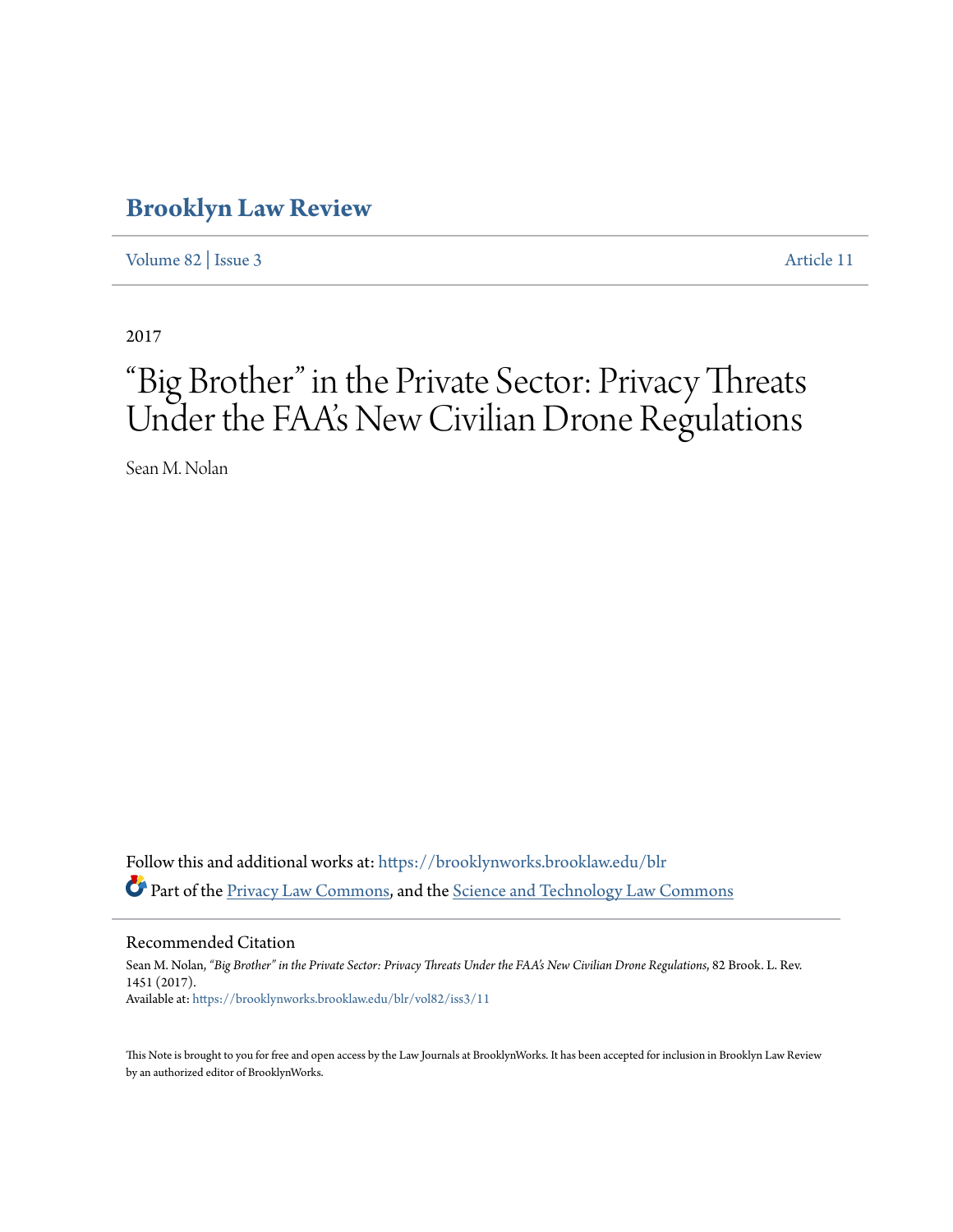# "Big Brother" in the Private Sector

# PRIVACY THREATS UNDER THE FAA'S NEW CIVILIAN DRONE REGULATIONS

#### INTRODUCTION

With the advent of a mass market for civilian drones in the United States on the horizon, cybersecurity concerns regarding potential data misappropriation are greater than ever before. These concerns were compounded in 2015 when the Federal Aviation Administration (FAA)<sup>1</sup> released a draft of small, unmanned aerial vehicle (drone) regulations for public notice and comment, which, notably, did not include any privacy provisions.<sup>2</sup> Following the FAA's issuance of proposed regulations, the Electronic Privacy Information Center (EPIC), along with a number of other privacy advocacy organizations, commenced a legal action against the FAA, which ultimately sought to force the FAA to include privacy provisions in its new drone regulations.<sup>3</sup> EPIC's petition was dismissed as premature in May of 2016 by the Court of Appeals for the D.C. Circuit, which held that only final regulations may be challenged, and the regulations at issue were still in draft form.<sup>4</sup> Soon after the D.C. Circuit's decision, the FAA announced that it had promulgated a final version of these regulations, which took effect on August 29, 2016.<sup>5</sup> EPIC

<sup>1</sup> The Federal Aviation Administration—created by the Federal Aviation Act of 1958—is a federal agency charged with regulating all civil aviation in the United States. *What We Do*, FED. AVIATION ADMIN., https://www.faa.gov/about/mission/activities/ [https://perma.cc/7JL6-HES2].

<sup>&</sup>lt;sup>2</sup> *See* Operation and Certification of Small Unmanned Aircraft Systems, 80 Fed. Reg. 9544 (proposed Feb. 23, 2015) (to be codified at 14 C.F.R. pts. 21, 43, 45, 47, 61, 91, 101, 107, 183).

<sup>&</sup>lt;sup>3</sup> See Petition for Review, Elec. Privacy Info. Ctr. v. Fed. Aviation Admin., 821 F.3d 39 (D.C. Cir. Mar. 31, 2015) (No. 15-1075), https://epic.org/privacy/litigation/apa/faa/ drones/EPIC-v-FAA-DC-Cir-Petition.PDF [https://perma.cc/4UBK-E8YG] [hereinafter First EPIC Petition for Review].

<sup>4</sup> *See* Elec. Privacy Info. Ctr. v. Fed. Aviation Admin., 821 F.3d 39, 43–44 (D.C. Cir. 2016).

<sup>5</sup> Press Release, Fed. Aviation Admin., New FAA Rules for Small Unmanned Aircraft Systems Go Into Effect (Aug. 29, 2016), https://www.faa.gov/news/press\_releases/ news\_story.cfm?newsId=20734 [https://perma.cc/LWC7-7WCR].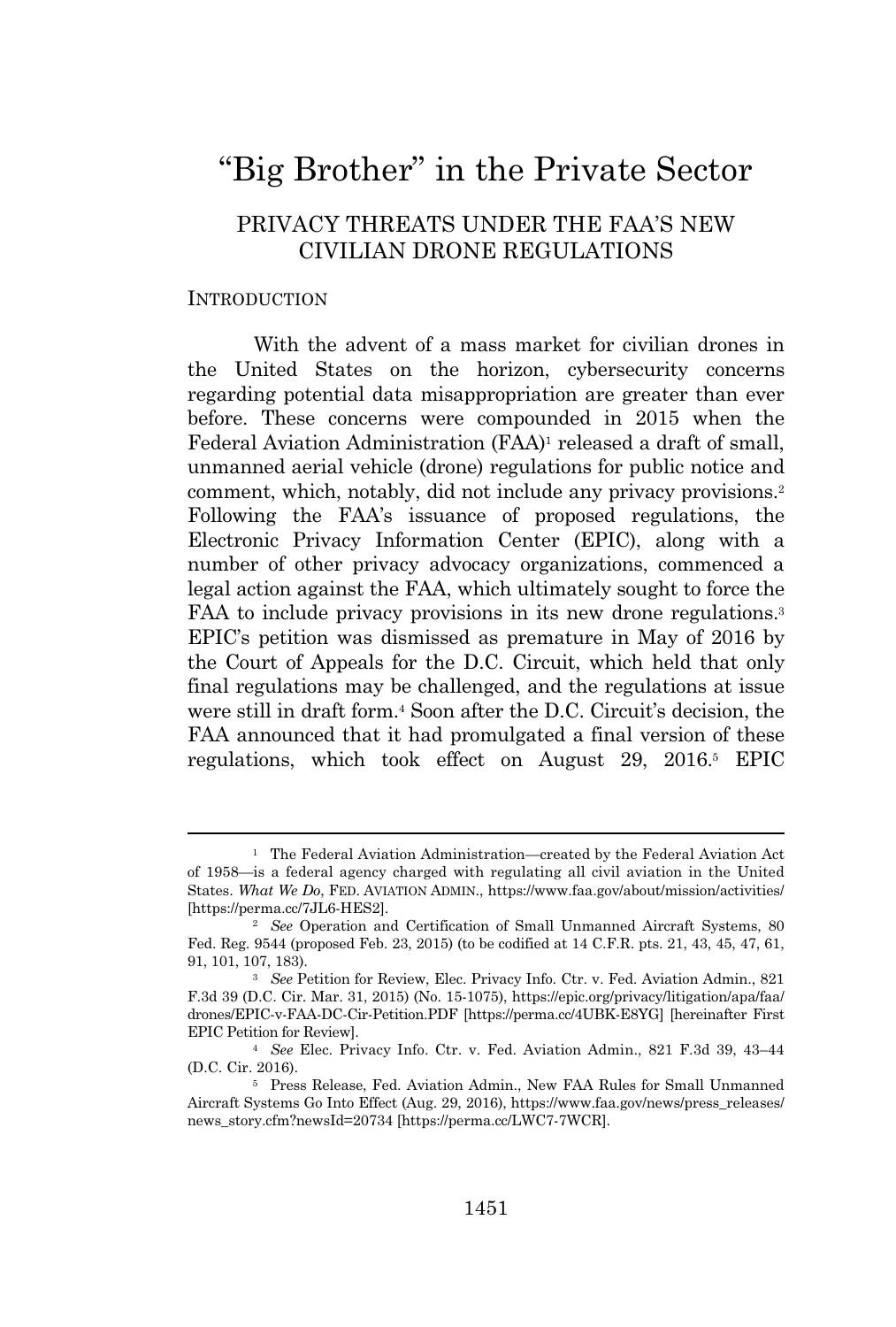proceeded to commence a new lawsuit against the FAA, challenging these final drone regulations.<sup>6</sup>

Because the D.C. Circuit dismissed EPIC's concerns as premature during the FAA's drafting stage, which allowed the FAA to promulgate final versions of the regulations as currently drafted, the privacy invasion concerns that were voiced will likely become a reality faster than the rulemakers can respond. With effective legal status, civilian drones will overwhelm our skies, capturing data on a massive scale—data that will subsequently become exposed to hackers.<sup>7</sup> The now-inevitable, wide-scale deployment of civilian drones presents numerous unique and serious problems that the United States is currently ill equipped to handle.

This note provides a criticism of the FAA's new drone regulations with a focus on their disregard for the privacy threats they present. More specifically, it analyzes the privacy concerns presented by civilian drones' vulnerability to hackers. Part I provides background on the growth of the domestic civilian drone industry, the various threats to individual privacy stemming from this growth, and the current state of the law with regard to civilian drone use. Part II analyzes privacy concerns unaddressed by the current legal landscape for civilian drones, with a specific focus on the ability of drones to capture and retain sensitive data that is vulnerable to hackers. Part III discusses the current scope of the FAA's new small civilian drone regulations, and EPIC's legal challenges to the existing regulations as representative of various other civil rights organizations. Finally, Part IV suggests a solution to the major problems posed—identifying potential ways to effectively integrate civilian drones into domestic airspace without eroding the privacy rights of American citizens. First, Congress should amend the existing statute that mandates the FAA to develop drone regulations—or pass a separate statute—to explicitly require that the regulations include privacy protections. Then, after receiving an express grant of congressional authority, the FAA should repeal its current drone regulations, revise them to include privacy provisions, and reopen the revised regulations for public commentary. Statutory action by Congress would force

<sup>6</sup> *See* Petition for Review, Elec. Privacy Info. Ctr. v. Fed. Aviation Admin., No. 16-1297 (D.C. Cir. Aug. 22, 2016), https://epic.org/privacy/litigation/apa/faa/drones/EPIC-Petition-08222016.pdf [https://perma.cc/57J6-5GDV] [hereinafter Second EPIC Petition for Review].

<sup>7</sup> *See* Electronic Privacy Information Center, Comments on Notice of Proposed Rulemaking: Operation and Certification of Small Unmanned Aircraft Systems 1–2, 13– 15 (Apr. 24, 2015), http://www.regulations.gov/#!documentDetail;D=FAA-2015-0150-4314 [hereinafter EPIC Comments].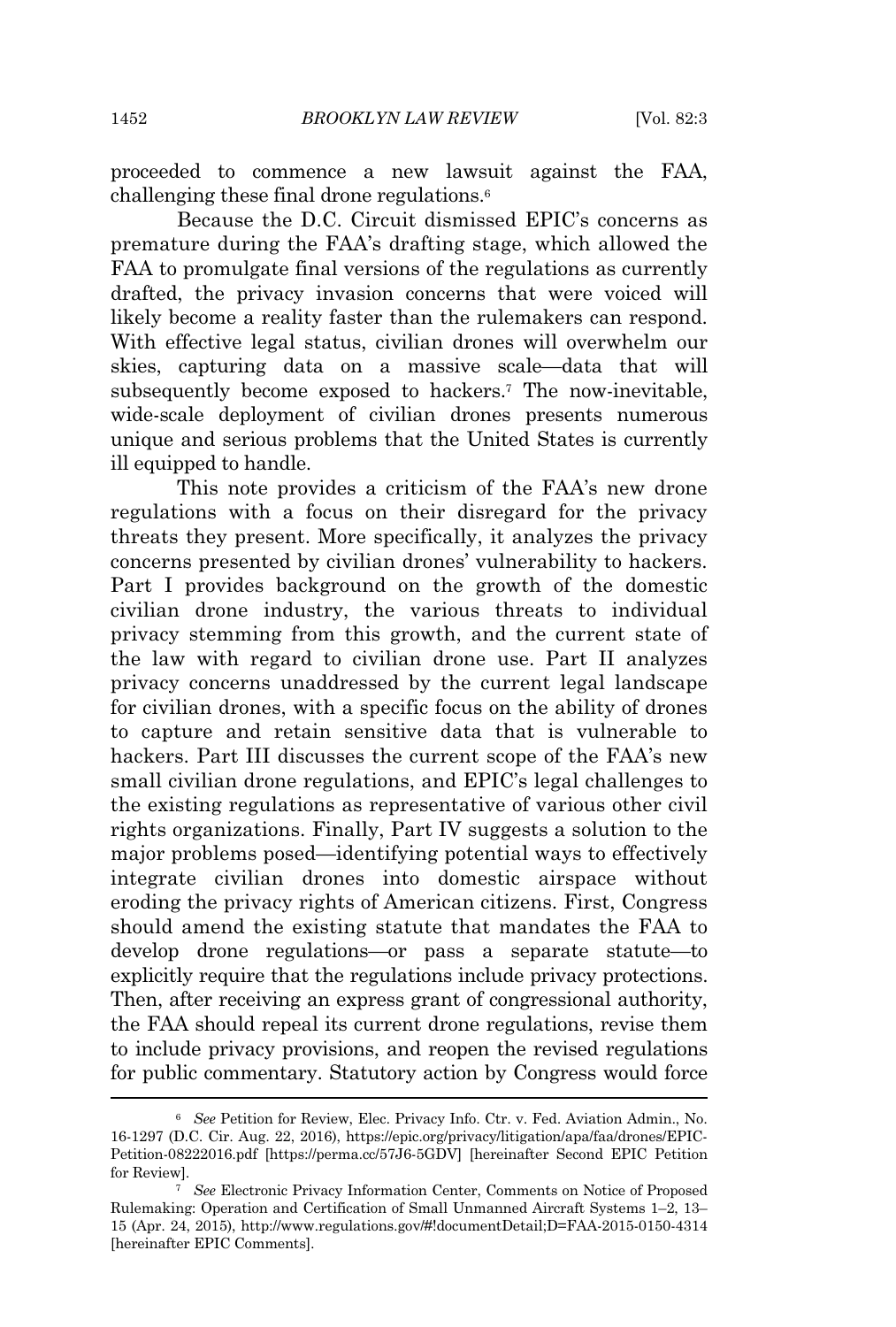the FAA to issue significant new regulations that adequately quell the large-scale privacy threat presented by civilian drones.

# I. CIVILIAN DRONE USE IN THE UNITED STATES AND ITS IMPACT ON PRIVACY RIGHTS

# *A. The Birth and Development of the Civilian Drone Industry*

Largely attributable to globalization and society's headfirst dive into the digital age, technological advancement has occurred at an exponential pace in modern history, with some sources estimating that computer processing ability currently doubles every twelve to eighteen months.<sup>8</sup> The most recent wave of innovation occurred seemingly overnight, with the development of weaponless drones designed for use outside of the military context by both individuals and commercial entities. Merriam-Webster defines "drone," as used here, as "an unmanned aircraft or ship guided by remote control or onboard computers."<sup>9</sup> Unmanned aerial aircrafts have been in use by the military in some capacity for more than one hundred years, with the first recorded military "drone" use dating back to 1849, when the Austrian military deployed approximately two hundred unmanned balloons into Italy.<sup>10</sup> The first true drones were introduced in World War I to carry bombs to a preset destination.<sup>11</sup> Today, the United States military uses remotely controlled drones for a range of purposes, from scouting and reconnaissance to the elimination of enemy targets.<sup>12</sup> Civilian drones are a much more recent innovation; the FAA only approved the use of civilian drones in the United States in 2013.<sup>13</sup>

<sup>8</sup> *See* THE EMERGING FUTURE, ESTIMATING THE SPEED OF EXPONENTIAL TECHNOLOGICAL ADVANCEMENT (2012), http://theemergingfuture.com/docs/Speed-Technological-Advancement.pdf [https://perma.cc/PQ8V-CZJ2].

<sup>9</sup> *Drone*, MERRIAM-WEBSTER, http://www.merriam-webster.com/dictionary/drone [http://perma.cc/U85X-BKZG].

<sup>10</sup> *See* Hugh McDaid et al., *Remote Piloted Aerial Vehicles: An Anthology*, MONASH UNIV., http://www.ctie.monash.edu/hargrave/rpav\_home.html#Beginnings [https:// perma.cc/L27P-N7VJ].

<sup>11</sup> Jimmy Stamp, *Unmanned Drones Have Been Around Since World War I*, SMITHSONIAN (Feb. 12, 2013), http://www.smithsonianmag.com/arts-culture/unmanneddrones-have-been-around-since-world-war-i-16055939/?no-ist [https://perma.cc/ET9J-JM2T].

<sup>12</sup> *See Unmanned Aerial Vehicles (UAVs), Unmanned Combat Aerial Vehicles (UCAVs) and Drone Aircraft*, MILITARY FACTORY, http://www.militaryfactory.com/aircraft/ unmanned-aerial-vehicle-uav.asp [https://perma.cc/5XC5-F4ZR] (listing different types of military drones and their uses).

<sup>13</sup> *See* Joan Lowy, *FAA Certifies First 2 Drones for Domestic Flight*, SAN DIEGO UNION TRIB. (July 26, 2013), http://www.sandiegouniontribune.com/sdut-faa-certifiesfirst-2-drones-for-domestic-flight-2013jul26-story.html [https://perma.cc/THS2-AGSG].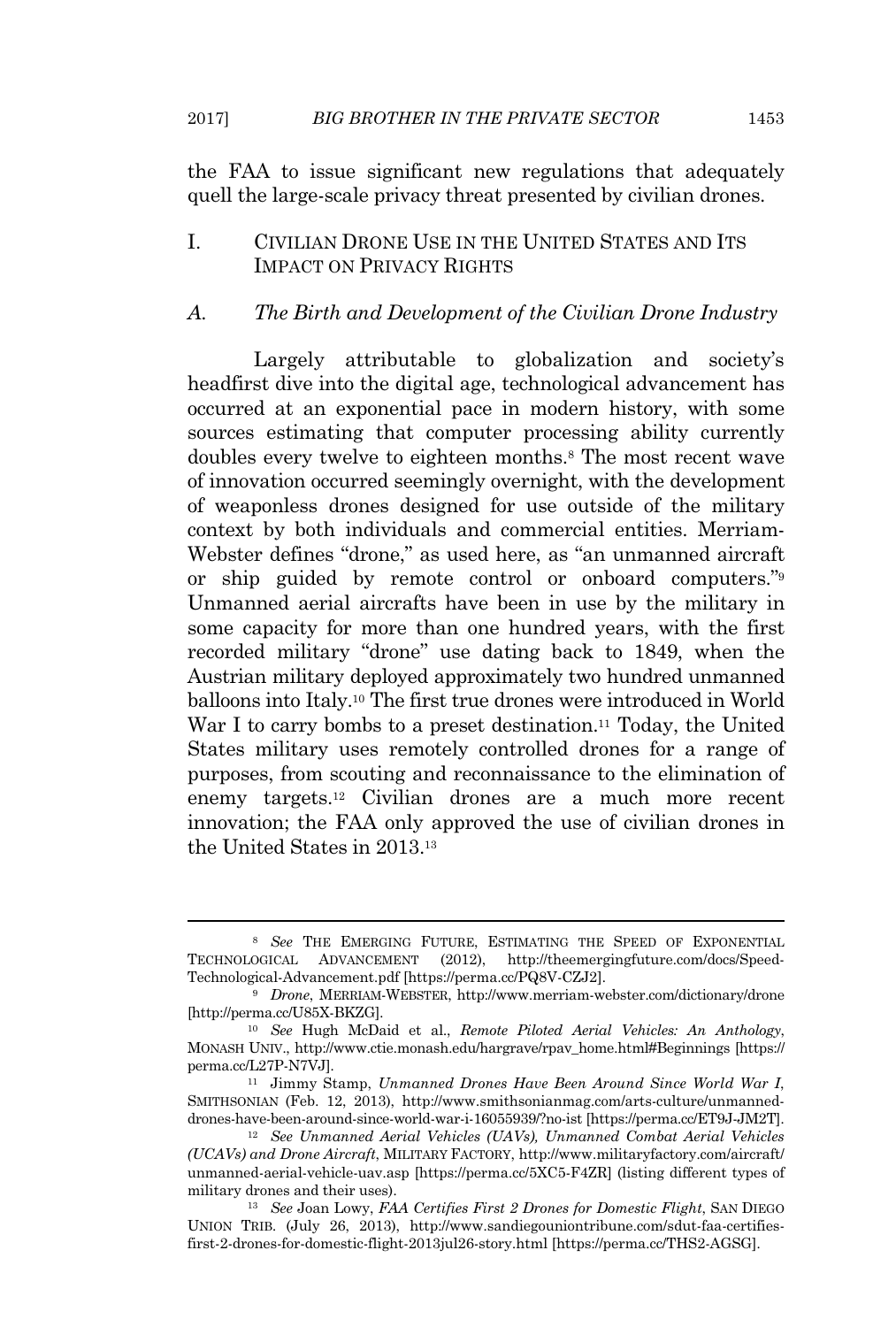The transition from expensive, modern military drones, like those deployed by the United States,<sup>14</sup> to affordable drones available for civilian and commercial use has spurred the growth of a new global industry containing heavyweight competitors15—one recently valued at approximately \$8 billion.<sup>16</sup> As a result, civilian drone development has been occurring at a rapid pace in the United States, and rulemakers have struggled to keep up.<sup>17</sup> Although civil and commercial drone sales currently comprise only about  $3.8\%$  of the drone industry,<sup>18</sup> several predictions forecast that this dynamic will shift substantially.<sup>19</sup> While other nations have been utilizing civilian drones for years,<sup>20</sup> and have developed or are developing corresponding regulations to ensure the safe assimilation of drones into their airspaces, the United States' legislative process has been outpaced by technological advancement in this arena.<sup>21</sup> The commercial drone age is only just beginning and the already unprecedented capabilities of these unmanned aerial vehicles will continue to develop as the industry matures.

Civilian drones already on the market have advanced capabilities, including extremely high-definition live feed and recording cameras, infrared ray and heat sensors, and global positioning systems that can track a high volume of targets over a long range.<sup>22</sup> Further, many of these devices are designed

<sup>14</sup> For instance, the MQ-9 Reaper—a commonly used United States military drone—reportedly costs \$12,548,710.60. *Drones*, TIME (Nov. 6, 2012), http://nation.time. com/2012/11/06/12548710-60/ [https://perma.cc/26W2-BX7L].

<sup>15</sup> *See* Fintan Corrigan, *Big Money Investing in Drones Giving Sector Real Momentum*, DRONEZON (Sept. 3, 2015), http://www.dronezon.com/drone-companiesnews-interviews/investing-in-drones-gives-sector-real-momentum/ [https://perma.cc/7M AC-CAGE].

<sup>16</sup> Jack Nicas & Douglas MacMillan, *After Fresh Investment, Chinese Drone Maker DJI Valued at About \$8 Billion*, WALL ST. J., http://www.wsj.com/articles/chinesedrone-maker-dji-raises-75-million-from-accel-partners-1430915407 [https://perma.cc/NL9 V-GYNU] (last updated May 6, 2015).

<sup>17</sup> *See* BOB HAZEL & GEORGES AOUDE, OLIVER WYMAN, IN COMMERCIAL DRONES, THE RACE IS ON: AVIATION'S FASTEST-GROWING SECTOR OUTPACES US REGULATORS 3 (2015), http://www.oliverwyman.com/content/dam/oliver-wyman/global/en/ 2015/apr/Commercial\_Drones.pdf [https://perma.cc/JTV6-EEFC].

<sup>18</sup> BILL CANIS, CONG. RESEARCH SERV., R44192, UNMANNED AIRCRAFT SYSTEMS (UAS): COMMERCIAL OUTLOOK FOR A NEW INDUSTRY 6 (2015).

<sup>19</sup> *Id.* at 7 (citing *The Drones Report: Market Forecasts, Regulatory Barriers, Top Vendors, and Leading Commercial Applications*, BUS. INSIDER INTELLIGENCE (May 27, 2015), http://www.businessinsider.com/uav-or-commercial-drone-market-forecast-2015- 2 [http://perma.cc/WS7Z-F7LR]).

<sup>20</sup> For example, in Japan, drones have been utilized for many years in an agricultural context, and in Canada, they have been used by law enforcement to perform search-and-rescue missions. *See* HAZEL & AOUDE, *supra* note 17, at 3.

<sup>21</sup> *Id.*

<sup>22</sup> *See* EPIC Comments, *supra* note 7, at 5.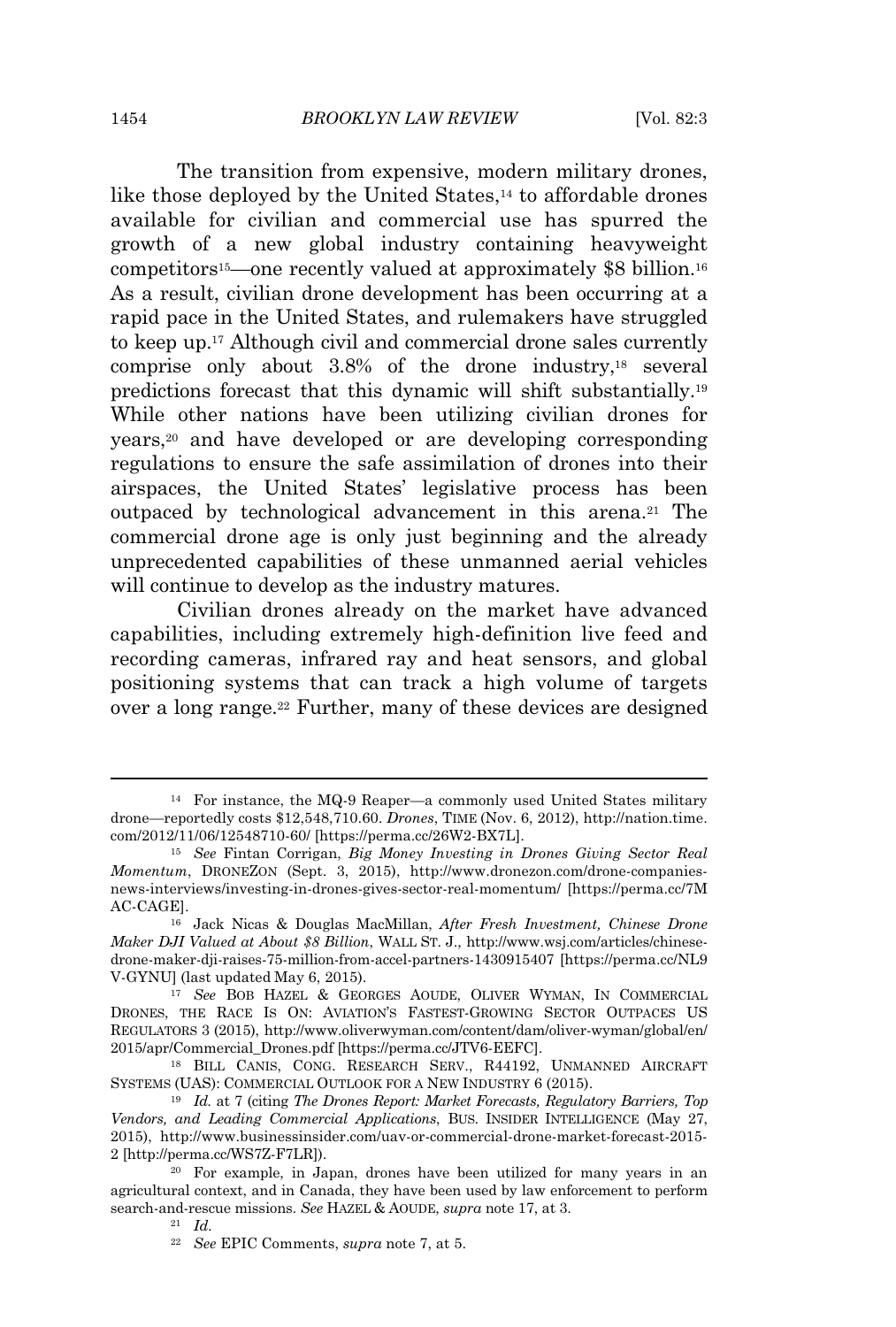to be used as a foundation for additional applications.<sup>23</sup> This allows civilians to use drones in a variety of different contexts, ranging from land surveying<sup>24</sup> to celebrity stalking.<sup>25</sup> The sophisticated tools with which civilian drones are equipped do not provide any significant threat to individual privacy on their own but the privacy threat exists because these capabilities are compounded with their small size, affordability, and exposure to hackers. With available models small enough to fly close to the ground to gather images and information, and affordable enough to be given as holiday gifts, the time may soon come when the most significant invasions of personal privacy are not perpetrated by the NSA, but rather the hobbyist next door. Add drones' vulnerability to hackers into the mix,<sup>26</sup> and the need for clear and uniform drone-specific privacy regulations becomes apparent. In light of civilian drones' dramatic rise, the current regulatory environment civilian drones operate within—at both the state and federal level—inadequately addresses the unique and unprecedented privacy threats presented by the widespread use of these unmanned vehicles.

# *B. Current State and Federal Regulations*

In order to effectively convey the privacy concerns presented by the federal regulatory environment in which drones operate, it is necessary to provide an overview of the interactions between state and federal law in this area. Academics, policymakers, and civil liberties organizations disagree as to whether the authority to regulate drone privacy should fall within federal or state domain.<sup>27</sup> Many proponents for a state-

<sup>&</sup>lt;sup>23</sup> Some of these many applications include: aerial photography and cinematography, wildlife monitoring, mapping, police investigation, and emergency response. *See, e.g.*, AERYON LABS INC., http://aeryon.com/ [https://perma.cc/HVB2-W3TG]; AEROVEL, http://aerovelco.com/Flexrotor.html [https://perma.cc/PM64-2F84]; *Phantom*, DJI, http://www.dji.com/product/phantom/.

<sup>24</sup> *See Surveying & Mapping*, 3D ROBOTICS INC., https://3dr.com/enterprise/ industries/survey-mapping/ [https://perma.cc/K27Q-SXT4].

<sup>25</sup> *See* Justin Peters, *Good News for Kanye West: California Bans Paparazzi Use of Drones to Spy on Celeb Homes*, SLATE (Oct. 9, 2015), http://www.slate.com/blogs/ future\_tense/2015/10/09/california\_bans\_paparazzi\_use\_of\_drones\_to\_spy\_on\_celebritie s\_at\_home.html [https://perma.cc/8LPY-BG2C].

<sup>26</sup> Christian de Looper, *Drones Now Big Hacking Target, First Drone Malware Identified*, TECH TIMES (Feb. 4, 2015), http://www.techtimes.com/articles/3063 4/20150204/drone-hacking-next-big-security-concern.htm [https://perma.cc/UZ9J-72TP].

<sup>27</sup> *See, e.g.*, Robert A. Heverly, *The State of Drones: State Authority to Regulate Drones*, 8 ALB. GOV'T L. REV. 29, 47 (2015) (arguing that the relatively local nature of drone flight favors state regulation); Margot Kaminski, *Drone Federalism: Civilian Drones and the Things They Carry*, 4 CALIF. L. REV. 57 (2013) (advocating for state regulation of civilian drones); *Domestic Unmanned Aerial Vehicles (UAVs) and Drones*,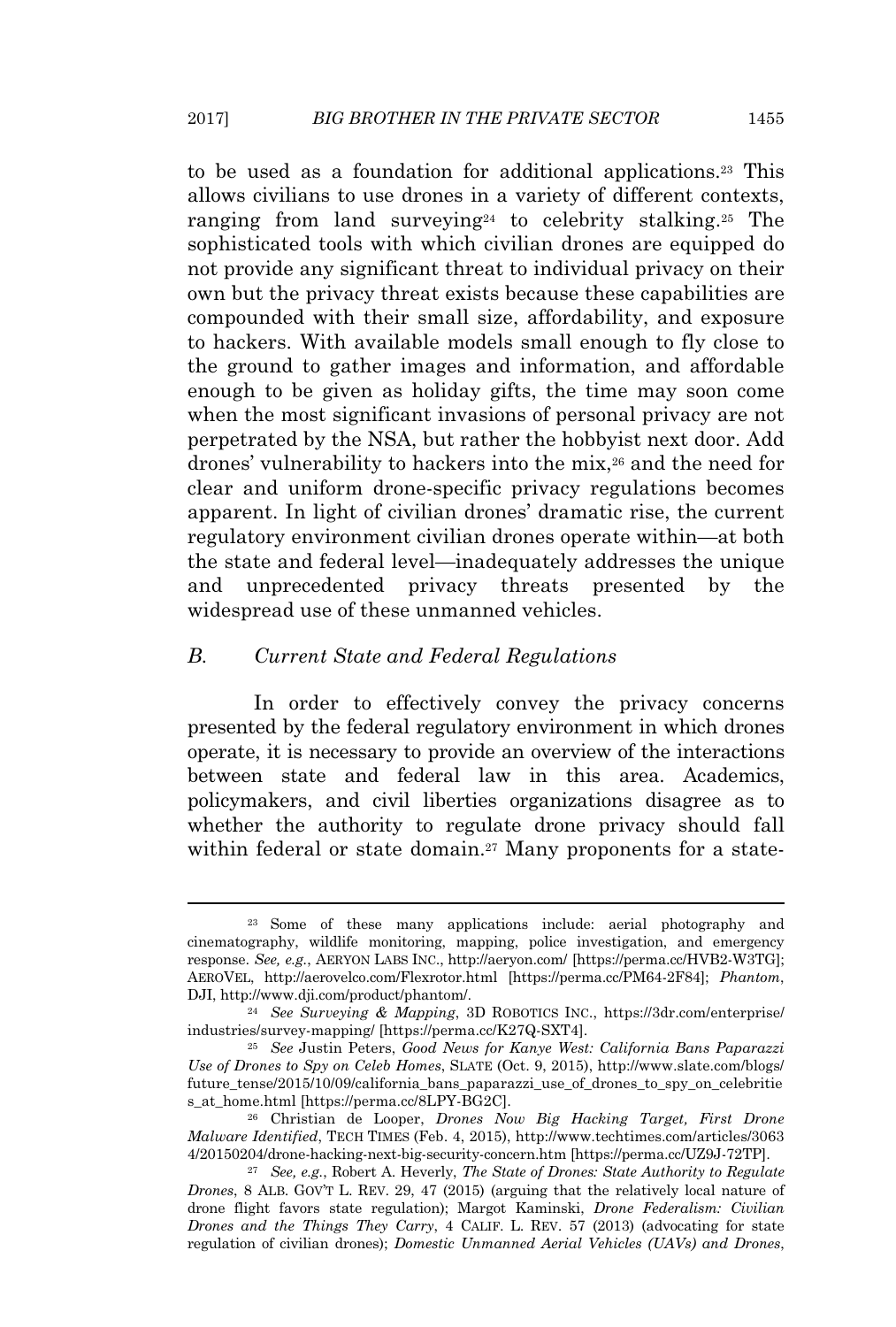centric approach base their arguments on the notion that individual privacy laws have traditionally fallen within the province of the states and that states have a robust common law system governing the invasion of privacy.<sup>28</sup> They further argue that in this early stage of civilian drone privacy regulation, states are in the best position to assume the guinea pig role in experimenting with different types of laws, allowing the federal government to follow a wait-and-see approach.<sup>29</sup> Conversely, leaving drone privacy regulation exclusively within the province of state law has already led to the development of piecemeal laws that vary between states; some argue a federal uniform baseline is necessary to protect the privacy interests of all Americans.<sup>30</sup> Additionally, as many civilian drones will likely operate across state lines, particularly in the commercial context, significant variations in state laws will burden interstate operators. The regulation of civilian drones in United States airspace is clearly in the domain of the FAA—an agency of the federal government—and such power to regulate should necessarily extend to protecting against the privacy threat drones present.

# 1. Inadequacy of the State Law Landscape

The current state law schemes vary state-by-state and do not contemplate or adequately address many of the new and unique threats posed by drones.<sup>31</sup> Some states provide their residents with general privacy protections under both common law and statutes, typically covering violations such as trespass and certain invasions of an individual's right to privacy.<sup>32</sup> Because civilian drones are such a recent innovation, most state privacy laws specific to trespass by aerial vehicles do not consider the prevalent existence of civilian drones and, instead, focus on traditional, manned aircrafts. Similarly, privacy invasion by civilian drones has received little consideration by

ELEC. PRIVACY INFO. CTR., https://epic.org/privacy/drones/ [https://perma.cc/AV8R-WP65] (maintaining the position that the federal government must regulate drone privacy).

<sup>28</sup> *See* WELLS C. BENNETT, BROOKINGS INST., CIVILIAN DRONES, PRIVACY, AND THE FEDERAL-STATE BALANCE 4 (2014), http://www.brookings.edu/~/media/Research/ Files/Reports/2014/09/civilian-drones-privacy/civilian\_drones\_privacy\_bennett\_NEW.pdf? la=en [https://perma.cc/AW7Y-8QHT].

<sup>29</sup> *Id.* at 6.

<sup>30</sup> *See* Sarah Breitenbach, *States Rush to Regulate Drones Ahead of Federal Guidelines*, PEW CHARITABLE TRUSTS (Sept. 10, 2015), http://www.pewtrusts.org/en/ research-and-analysis/blogs/stateline/2015/09/10/states-rush-to-regulate-drones-ahead-offederal-guidelines [https://perma.cc/6Y5L-W578].

<sup>31</sup> *See* BENNETT, *supra* note 28, at 4.

<sup>32</sup> *Id.* at 5.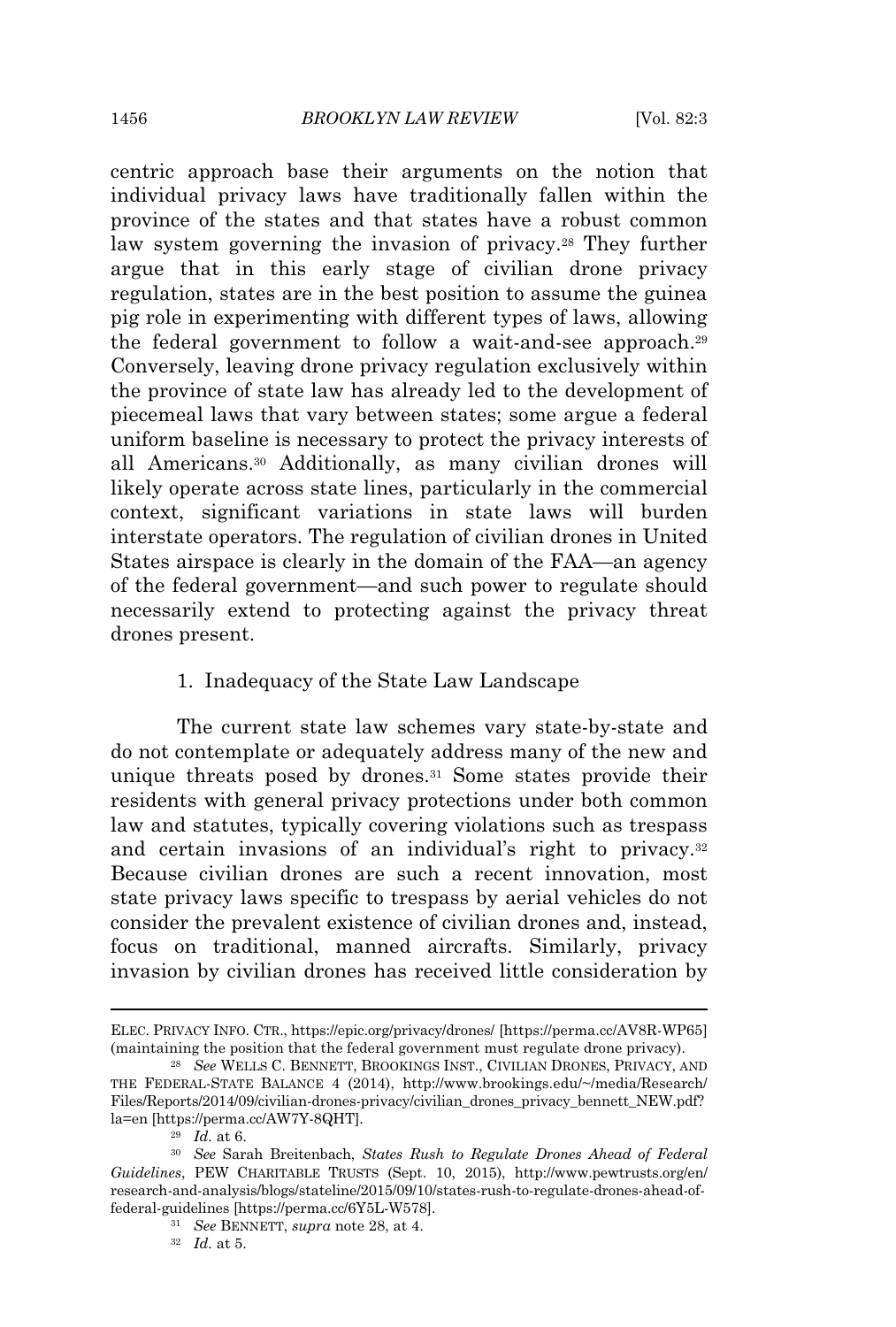courts.<sup>33</sup> While many states have proposed or enacted legislation concerning civilian drone use in certain niches, such as "requir[ing] law enforcement to get a probable cause warrant before using a drone in an investigation,"<sup>34</sup> comprehensive state laws have been slow to develop.<sup>35</sup>

As of March 2017, thirty-five states had enacted laws regulating civilian drone use within their state borders, but most laws are related to the safety of drone operation, rather than privacy concerns (e.g., a number of state laws make it illegal for drones to interfere with emergency first responders).<sup>36</sup> Further, most of the states that do have drone-specific privacy regulations apply them exclusively to government entities, such as law enforcement.<sup>37</sup> There are exceptions however, as there are some states that do have drone-specific privacy regulations that apply to private actors.<sup>38</sup> Florida is one of these exceptions, having recently enacted a law that prohibits "a person, a state agency, or a political subdivision from using a drone to capture an image of privately owned real property . . . if a reasonable expectation of privacy exists."<sup>39</sup> In California, an existing general privacy statute was amended—expanding the offense from knowing invasions of land to include aerial trespass—in response to widespread paparazzi drone use.<sup>40</sup> While there are certainly arguments to be made for a state-centric approach to drone-specific privacy regulation, the failure of states to take this initiative underscores the need for a uniform federal baseline. To comprehensively highlight the deficiencies in the legal framework that civilian drones operate within, it is necessary to also consider the federal legal landscape.

<sup>33</sup> *See* Troy A. Rule, *Airspace in an Age of Drones*, 95 B.U. L. REV. 155, 158 (2015).

<sup>34</sup> Allie Bohm, *Status of 2014 Domestic Drone Legislation in the States*, ACLU (Apr. 22, 2014), https://www.aclu.org/blog/status-2014-domestic-drone-legislation-states [https://perma.cc/PQ8W-CYC3] (footnote omitted).

<sup>35</sup> *See id.*

<sup>36</sup> *Current Unmanned Aircraft State Law Landscape*, NAT'L CONFERENCE OF ST. LEGISLATURES (Mar. 20, 2016), http:// www.ncsl.org/research/transportation/currentunmanned-aircraft-state-law-landscape.aspx [https://perma.cc/CHL6-6AUC].

<sup>37</sup> For example, Utah restricts where law enforcement—not civilians—may operate drones and collect data. *See* UTAH CODE ANN. §§ 63G-18-101, 63G-18-102, 63G-18-103, 63G-18-104, 63G-18-105 (West 2016); *see also* BENNETT, *supra* note 28, at 2–3 (discussing law enforcement as the target of much state drone privacy legislation).

<sup>38</sup> *See* RICHARD M. THOMPSON II, CONG. RESEARCH SERV., R43965, DOMESTIC DRONES AND PRIVACY: A PRIMER 26 (2015).

<sup>39</sup> Surveillance by a Drone Act, S.B. 766, 2015 Leg., Reg. Sess. (Fla. 2015) (codified at FLA. STAT. § 934.50 (2015)).

<sup>40</sup> Assemb. B. 856, 2015–2016 Leg., Reg. Sess. (Cal. 2015).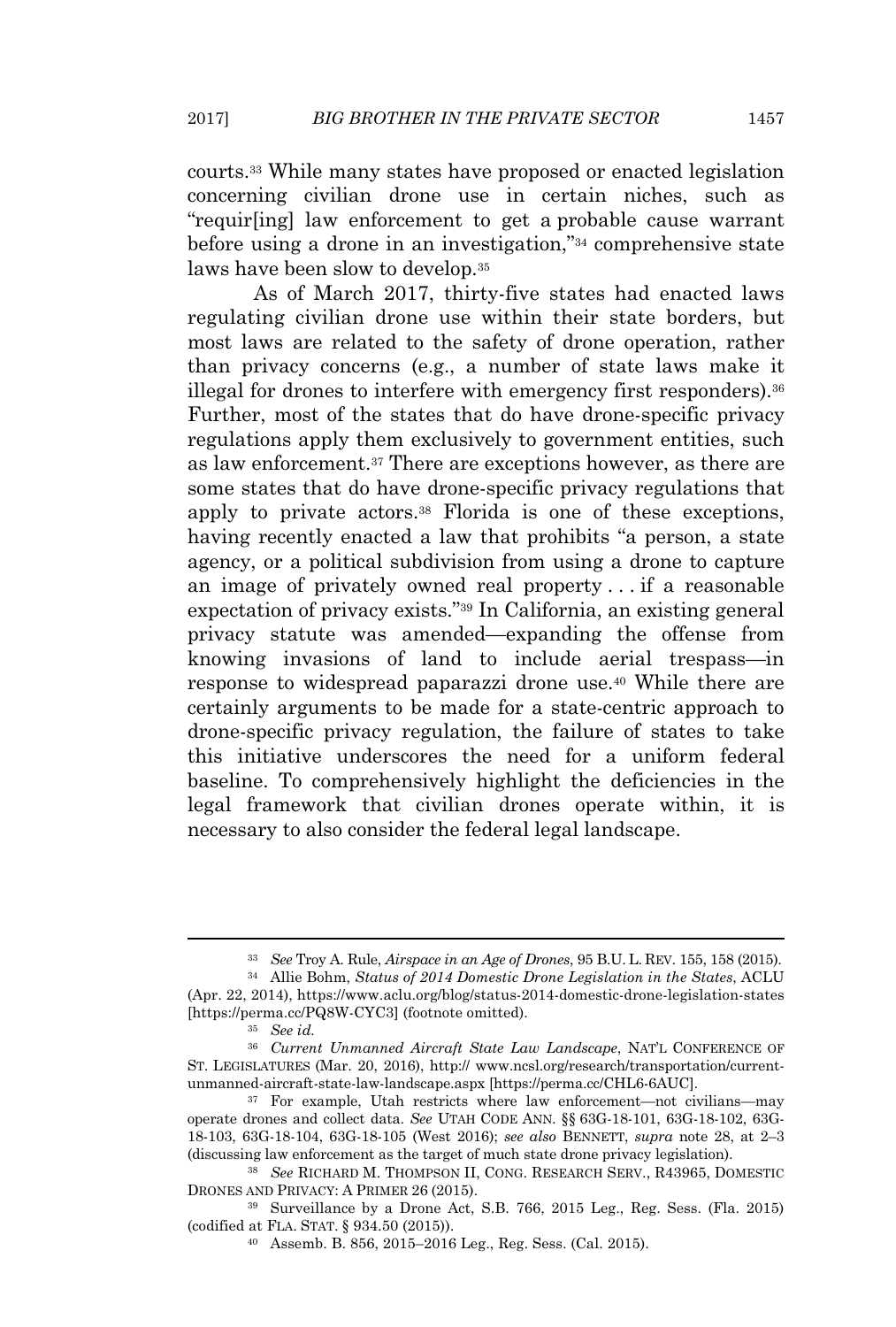# 2. Current Status of Federal Law

At the federal level, the legal status of civilian drones in the United States is somewhat murky but evolving quickly. In response to the emergence of the civilian drone market, Congress passed an enabling statute, known as the FAA Modernization and Reform Act of 2012 (FMRA), directing the FAA to promulgate regulations to allow for the safe and effective integration of civilian drones into American airspace.<sup>41</sup> In relevant part, Section 332 commands the FAA to integrate "civil unmanned aircraft systems in the national airspace," and includes requirements for the FAA's development of comprehensive planning, rulemaking, testing, and reporting to Congress; Section 333 provides the FAA authority to issue exemptions based on specifications it shall determine (e.g., size and weight), and decide whether a certificate of airworthiness is necessary for an exemption to be issued; Section 334 requires administrative guidance and rule development for drones operated by *public agencies*; Section 335 requires the FAA to conduct safety studies on drone operation; and Section 336 prohibits the FAA from regulating model aircrafts that are flown recreationally and satisfy other defined qualifications.<sup>42</sup> The FMRA gave the FAA until September 30, 2015 to "provide for the safe integration of civil unmanned aircraft systems into the national airspace system."<sup>43</sup>

In June 2016—nearly a year after the deadline Congress imposed on the FAA to safely integrate civilian drones into United States airspace—the FAA promulgated a set of final regulations governing nonmilitary drone operation in the United States that did not contain any provisions related to privacy.<sup>44</sup> These final regulations were the subject of substantial contention in their draft phase and remain at the center of an active lawsuit, discussed in Part III.<sup>45</sup> Prior to the FAA's issuance of new regulations, civilian drone use in the United States was illegal as a general matter but allowed in some circumstances under various FAA exemptions.<sup>46</sup> There were multiple ways an operator might receive an exemption: as a recreational operator flying a

<sup>&</sup>lt;sup>41</sup> There are six sections in the FMRA's provisions related to unmanned aircraft systems, Sections 331 to 336, which are located in Subtitle B of Title III. *See* FAA Modernization and Reform Act of 2012, Pub. L. No. 112-95, 126 Stat. 11 (amending 49 U.S.C. § 40101).

<sup>42</sup> *Id.*

<sup>43</sup> *Id.* § 332(a)(3), 126 Stat. at 73.

<sup>44</sup> *See* Operation and Certification of Small Unmanned Aircraft Systems, 14 C.F.R. § 107 (2016).

<sup>45</sup> *See infra* Part III.

<sup>46</sup> *See* THOMPSON II, *supra* note 38, at 5.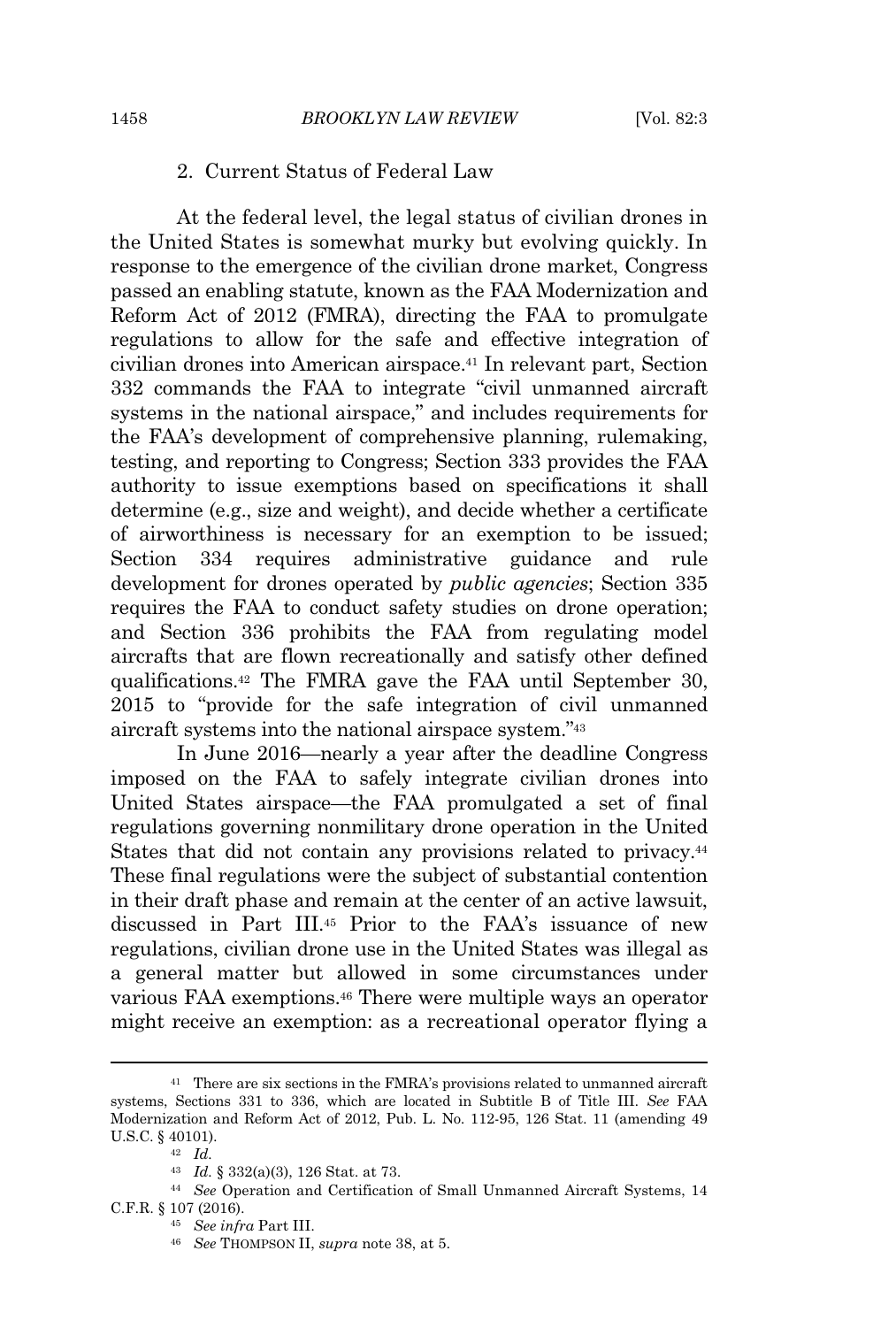drone that is designated a "model aircraft" under Section 336 of the FMRA;<sup>47</sup> with a certification of airworthiness under the FAA's limited "experimental" designation;<sup>48</sup> or by falling into an industry the FMRA permits the FAA to exempt for specified purposes.<sup>49</sup> The FAA issued over 5500 exemptions under Section 333 of the FMRA alone<sup>50</sup> to organizations that use drones in industries such as "agricultur[e], real estate, film and broadcasting, oil and gas, and construction activities."<sup>51</sup> Under these legal exemptions, many companies developed and marketed drones for civilian use prior to their general legalization.<sup>52</sup> The current uses and potential future uses for civilian drones in the United States are abundant—ranging from use by the general public looking for a more advanced remote control toy to use by major corporations for agriculture, geographic imaging, and cinematography.<sup>53</sup>

With commercial drone use already widespread across many industries based on the FAA's issuance of exemptions, the industry is poised to grow quickly now that commercial drone use is explicitly legal. Major companies such as Amazon and Google hope to eventually operate commercial drones designed to fly out-of-sight for functions such as package delivery to consumers' homes and street-level geographic imaging.<sup>54</sup> While the FAA currently forbids such "beyond-sight" drone flights, it has opened the door to the possibility of testing this type of usage, likely because of pressure from powerful companies like Amazon and Google.<sup>55</sup>

Former President Barack Obama also demonstrated his concern with the privacy implications of government and civilian drone use, issuing a Presidential Memorandum on that topic directed to all agency heads.<sup>56</sup> Addressing governmental entity drone use, the memorandum required that "agencies shall, prior to deployment of new [unmanned aircraft system (UAS)] technology and at least every 3 years, examine their existing UAS

<sup>47</sup> *Id.* at 5–6.

<sup>48</sup> *Id.* at 5 (citing 14 C.F.R. §§ 21.191, 21.193, 91.319 (2012)).

<sup>49</sup> *Id.*

<sup>50</sup> *Authorizations Granted Via Section 333 Exemptions*, FED. AVIATION ADMIN., https://www.faa.gov/uas/beyond\_the\_basics/section\_333/333\_authorizations/ [https://perma.c c/95ZY-SXXP].

<sup>51</sup> CANIS, *supra* note 18.

<sup>52</sup> *See id.* at 9–11.

<sup>53</sup> *Id.*

<sup>54</sup> Jack Nicas, *Amazon, Google See Shift in Regulatory Stance on Commercial Drones*, WALL ST. J. (May 5, 2015), http://www.wsj.com/articles/amazon-google-see-shiftin-regulatory-stance-on-commercial-drones-1430864309 [https://perma.cc/T9NK-PH2T]. <sup>55</sup> *Id.*

<sup>56</sup> Memorandum on Promoting Economic Competitiveness While Safeguarding Privacy, Civil Rights, and Civil Liberties in Domestic Use of Unmanned Aircraft Systems, 2015 DAILY COMP. PRES. DOC. 1 (Feb. 15, 2015).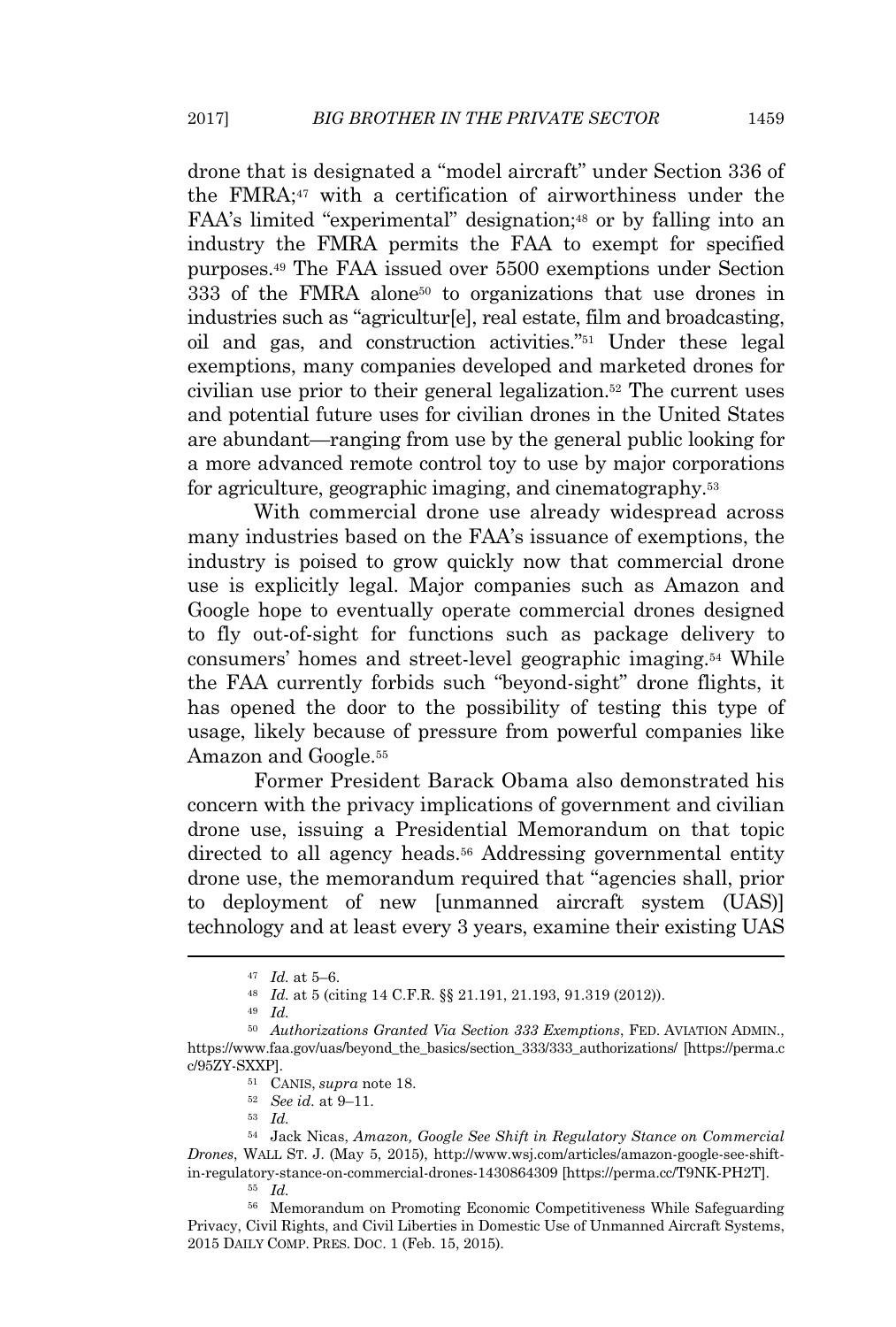policies and procedures relating to the collection, use, retention, and dissemination of information obtained by UAS, to ensure that privacy, civil rights, and civil liberties are protected."<sup>57</sup> The memorandum proceeded to impose numerous specific requirements upon these agencies in accordance with that mandate.<sup>58</sup> In its second section, the memorandum addressed privacy concerns associated with civilian drone use, although it provided less specificity in this regard.<sup>59</sup> It stated that "a multi-stakeholder engagement process to develop and communicate best practices for privacy, accountability, and transparency issues regarding commercial and private UAS use in the NAS" must be instituted by the Department of Commerce "[w]ithin 90 days."<sup>60</sup> Acting in accordance with this directive, the National Telecommunications and Information Administration worked with various stakeholders to develop a brief guidance document for civilian drone operators, which it issued in May of 2016.<sup>61</sup>

While this guidance document encourages drone operators to follow "voluntary best practices" to protect the data gathered by their drones, it is far from comprehensive at only eight pages, and does not have the binding effect of law. The potential impact of this document is reduced further under the safe assumption that most civilian drone operators will not seek out or read its text. Although President Obama's memorandum and the corresponding guidance document illustrate the prior administration's concern with the current state of federal drone laws, these documents' ultimate impact will be limited without the support of the current administration. Additionally, because the guidance document does not have the force of law that promulgated regulations do, the enumerated "voluntary best practices" will likely have little impact on the behavior of drone operators. The importance of drone privacy regulation highlighted by the prior administration's focus on it—supports the need for regulation rather than just guidance.

# II. WIDESPREAD DRONE LEGALIZATION WITHOUT ADEQUATE PRIVACY SAFEGUARDS

Upon promulgating the final regulations as drafted, the FAA granted effective legal status to drones, spawning

<sup>57</sup> *Id.* at 1–2.

<sup>58</sup> *Id.* at 2–3.

<sup>59</sup> *Id.* at 1–2.

<sup>60</sup> *Id.* at 3.

<sup>61</sup> *See* NAT'L TELECOMM. & INFO. ADMIN., VOLUNTARY BEST PRACTICES FOR UAS PRIVACY, TRANSPARENCY, AND ACCOUNTABILITY (2016).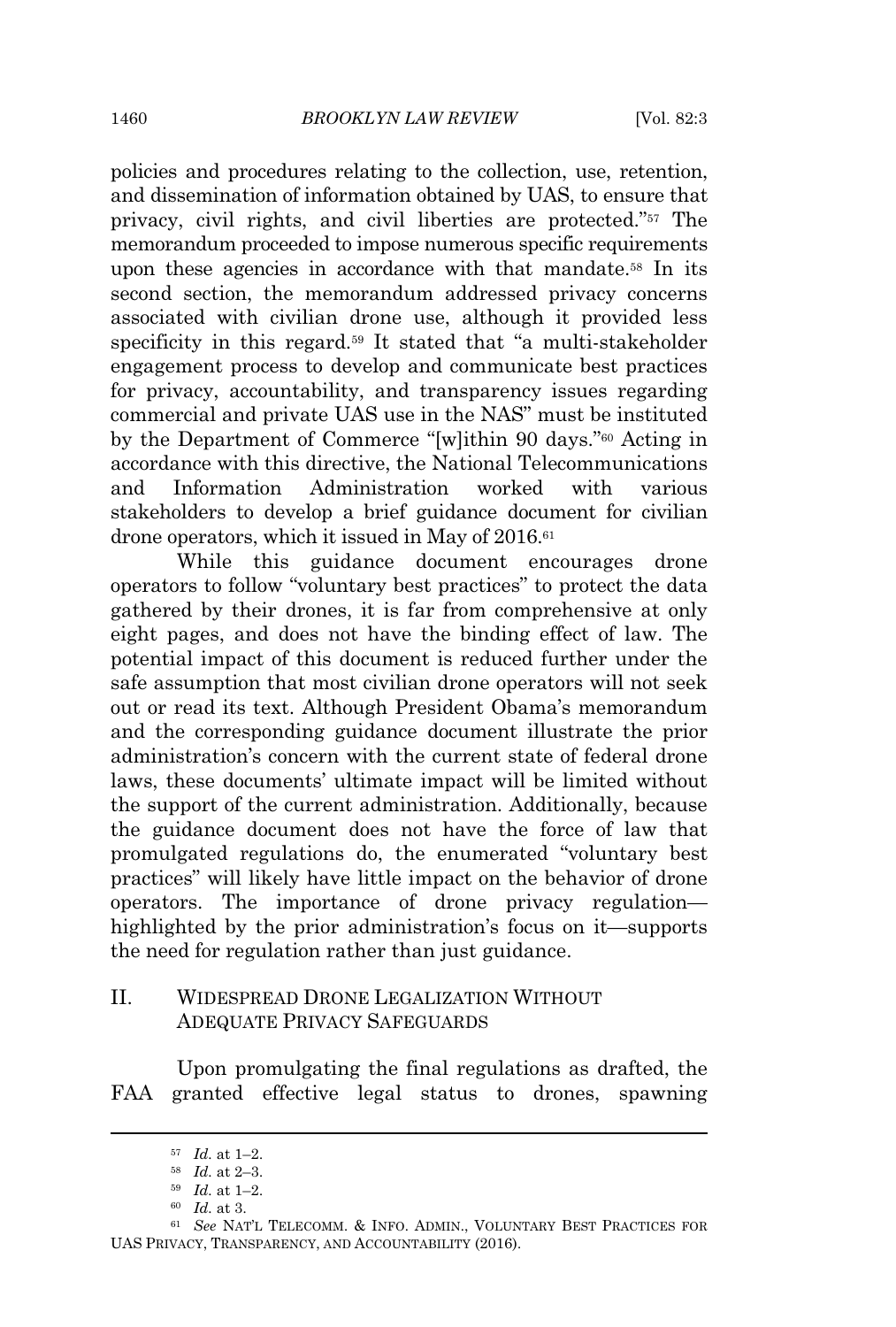exponential growth of the civilian drone market. As previously mentioned, the market for civilian drones is forecasted to grow at an annual rate of 19% for the next five years.<sup>62</sup> That expansion, absent any federal privacy regulation, will quickly lead to catastrophic results. Specifically, because today's drones are able to fly so low to capture and retain large amounts of sensitive information with unprecedented technology, and are now becoming common place on such a large scale, they will be vulnerable targets to hackers who can misappropriate that sensitive information.

The advanced and developing technological capacity of civilian drones—discussed in Section II.A below—makes the privacy threat presented by their widespread legalization and deployment a problem of significant proportion that is not adequately addressed by current legislation. The severity of this threat becomes clear when one makes two related considerations: (1) the advanced capabilities civilian drones already have or will have in the future that allow them to gather different types of sensitive information and; (2) the vulnerability of this information to misappropriation by hackers, as discussed in Section II.B.

#### *A. The Technological Capacity of Civilian Drones*

Civilian drones already on the market are equipped with top-of-the-line video and audio recording technology.<sup>63</sup> Now that civilian drones have been legalized on a wide scale, more advanced models could come equipped with much greater capabilities in the near future.<sup>64</sup> These technologies will work together to give civilian drones unmatched surveillance ability.<sup>65</sup>

One particularly menacing capability that civilian drones will likely be equipped with in the future is facial recognition software.<sup>66</sup> Today, advanced facial recognition technology is very much a reality and is currently under development for application in a range of different areas. In China, for example, facial recognition technology has been successfully programmed into ATM machines so the unique

<sup>62</sup> Nicas, *supra* note 54 (citing *The Drones Report: Market Forecasts, Regulatory Barriers, Top Vendors, and Leading Commercial Applications*, *supra* note 19).

<sup>63</sup> *See, e.g.*, Seamus Payne, *7 High Tech Drones for Sale Today*, THE COOLIST (May 1, 2013), http://www.thecoolist.com/7-high-tech-drones-for-sale-today/ [https://perma. cc/44UY-HUVK].

<sup>64</sup> For example, there are already civilian drones that are equipped with advanced video cameras capable of facial recognition being marketed to hobbyists. *See, e.g.*, HOVER CAMERA, https://gethover.com/shop/product/hover-camera [https://perma.cc/ LS34-6DNK].

<sup>65</sup> *See* EPIC Comments, *supra* note 7, at 5.

<sup>66</sup> *Id.*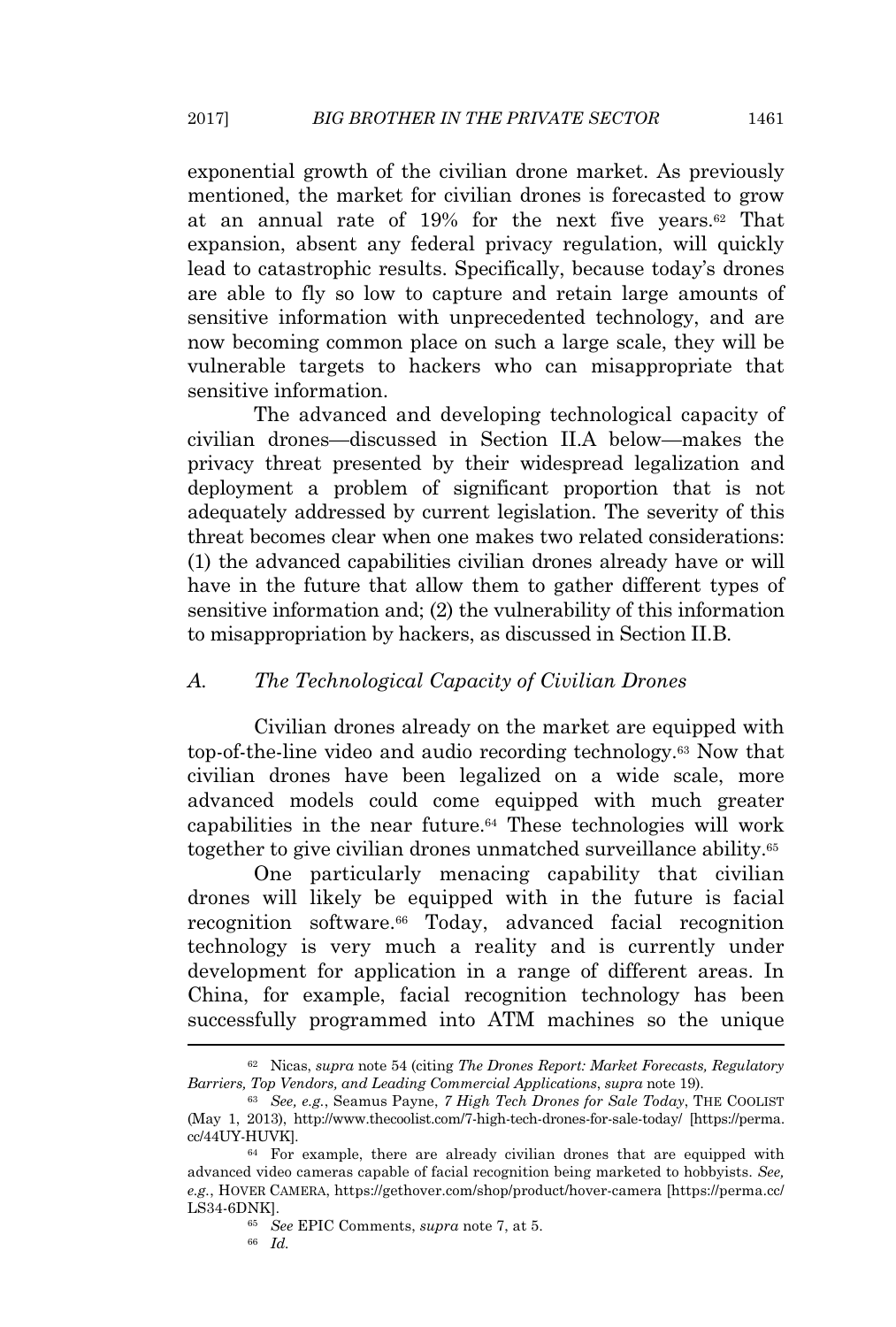facial features of individuals withdrawing money can be matched with photos contained in the computer's database.<sup>67</sup> Certain international airports in the United States have also recently begun employing facial recognition technology to identify counterfeit passports.<sup>68</sup> Without diving deeply into the functions that enable machines to recognize faces, the technology can be divided into two categories—facial recognition based on features (geometric) and facial recognition based on appearance (photometric).<sup>69</sup> In 2001, facial recognition technology was advanced significantly by computer scientists who developed an algorithm that could identify different faces based on variations of light on different parts of the human face.<sup>70</sup> In 2015, a new algorithm was developed that had the ability to quickly and accurately detect individual faces in a large crowd from many angles.<sup>71</sup> And now, software with that programming has been added to the arsenal of technology being built into civilian drones.<sup>72</sup>

The U.S. military has already developed and programmed highly advanced autonomous drones with facial recognition software that can be used to identify and track targets over long ranges.<sup>73</sup> If domestic law enforcement agencies begin implementing similarly advanced facial recognition technology, it is not difficult to imagine the realistic possibility that any individual's activity could be subject to drone surveillance, absent comprehensive federal laws restricting such drone use. Outside the government context, drones with facial recognition technology may be utilized for the purpose of gathering unique information on large numbers of people without their consent, which could then be used in

<sup>67</sup> *See* Hannah Osborne, *China Unveils World's First Facial Recognition ATM Machine*, INT'L BUS. TIMES (May 31, 2015), http://www.ibtimes.co.uk/china-unveils-worldsfirst-facial-recognition-atm-machine-1503706 [http://perma.cc/3SVC-GV5K].

<sup>68</sup> *See* Andrea Noble, *U.S. Airports to Roll Out Facial-Recognition Software to Catch Fake Passports*, WASH. TIMES (Jan. 21, 2016), http://www.washingtontimes.com/news/ 2016/jan/21/us-airports-roll-out-facial-recognition-software/ [https://perma.cc/6EBT-XMNA].

<sup>69</sup> *See* FBI, FACE RECOGNITION, https://www.fbi.gov/about-us/cjis/fingerprints\_ biometrics/biometric-center-of-excellence/files/face-recognition.pdf [https://perma.cc/Y2 CE-VS7G].

<sup>70</sup> *See* Lisa Vaas, *Breakthrough in Facial Recognition: The 'Deep Dense Face Detector'*, NAKED SEC. (Feb. 19, 2015), https://nakedsecurity.sophos.com/2015/02/19/break through-in-facial-recognition-the-deep-dense-face-detector/ [https://perma.cc/FN6B-P7HG].

<sup>71</sup> *Id.*

<sup>72</sup> *See* Justin Lee, *Public Drones Equipped with Facial Recognition Software Raise Privacy Concerns*, BIOMETRIC UPDATE.COM (May 7, 2015), http://www.biometric update.com/201505/public-drones-equipped-with-facial-recognition-software-raise-privacy -concerns [https://perma.cc/6WLS-CJ78].

<sup>73</sup> *See* Matthew Rosenberg & John Markoff, *The Pentagon's 'Terminator Conundrum': Robots That Could Kill on Their Own*, N.Y. TIMES (Oct. 25, 2016), https:// www.nytimes.com/2016/10/26/us/pentagon-artificial-intelligence-terminator.html [http:// perma.cc/Z4WF-CCVT].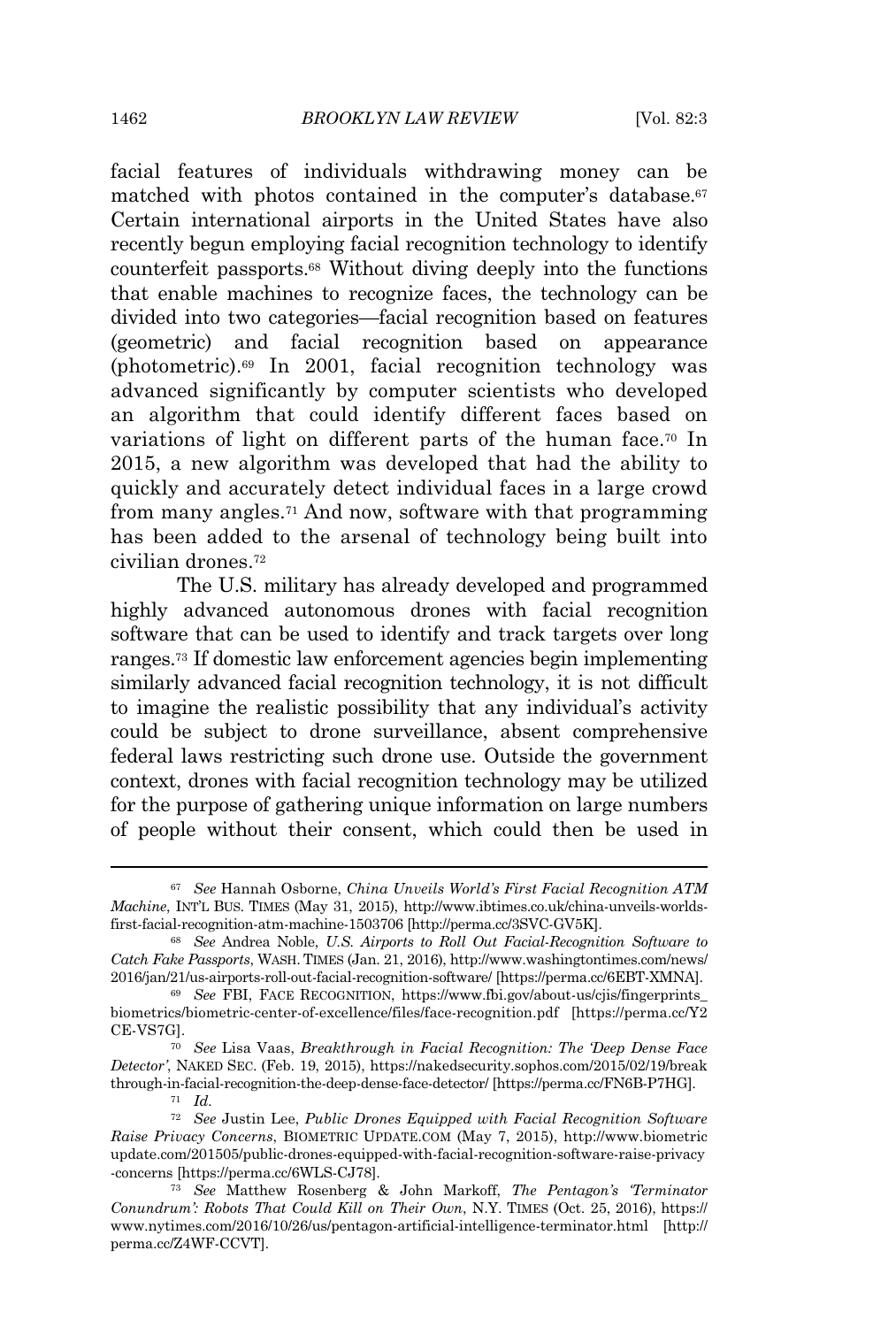combination with existing data for a variety of purposes, such as advertisement targeting. This may seem benign enough, particularly considering that there are already technologies employed by marketers to gather identifying user information on the Internet.<sup>74</sup> Yet, a fleet of drones armed with advanced facial recognition technology and other complementary capabilities could be used to provide information about civilians at a much greater level of detail—a level that would make most people uncomfortable. While the prospect of providing legitimate entities new windows into our personal lives is itself disconcerting, the more significant threat stems from illegitimate uses of this technology—e.g., perpetrating crimes like identity theft.

Many civilian drones currently on the market now come factory-equipped with 4K cameras, which record images and video in ultra high definition.<sup>75</sup> The ability to capture such high-resolution footage allows drones to conduct surveillance from great heights<sup>76</sup> without being noticed by potential targets. And while this functionality could prove beneficial for use in law enforcement<sup> $77$ </sup> and other areas, it could also be used to spy on individuals without their knowledge. Considered in light of widespread drone legalization, the prospect of many civilian drones possessing exceptional surveillance ability becomes daunting.<sup>78</sup> The vulnerability of advanced civilian drones to misappropriation by hackers exponentially increases the privacy threat such drones present.

#### *B. Vulnerability to Hackers*

In its comment on the FAA's draft drone regulations,<sup>79</sup> and again in its recent argument to the D.C. Circuit, EPIC mentioned the risk posed by hackers who can obtain sensitive

<sup>74</sup> *See* E.J. Schultz, *Facial-Recognition Lets Marketers Gauge Consumers' Real Responses to Ads*, ADVERTISING AGE (May 18, 2015), http://adage.com/article/ digital/facial-recognition-lets-marketers-gauge-real-responses/298635/ [https://perma.cc/Q 8EV-B94B].

<sup>75</sup> *See* Fintan Corrigan, *4K UHD Video Drones Creating Waves in Aerial Cinematography*, DRONEZON (Oct. 18, 2016), http://www.dronezon.com/aerial-photo-andvideo/aerial-filming/4k-ultra-high-definition-video-drones-creating-waves-in-aerial-cinemato graphy/ [https://perma.cc/4XNK-4GS9].

<sup>76</sup> *See* Stephan Jukic, *The Powerful Potential of 4K Cameras in Crime Detection*, 4K (Dec. 1, 2014), http://4k.com/news/the-powerful-potential-of-4k-cameras-incrime-detection-4335/ [https://perma.cc/ZMW5-E5DC].

<sup>77</sup> *See id.*

<sup>78</sup> It is not difficult to imagine some of the illegitimate uses of drone surveillance technology, ranging from recording conversations intended to be private, to targeting and stalking individuals for violent purposes.

<sup>79</sup> *See* EPIC Comments, *supra* note 7, at 13–15.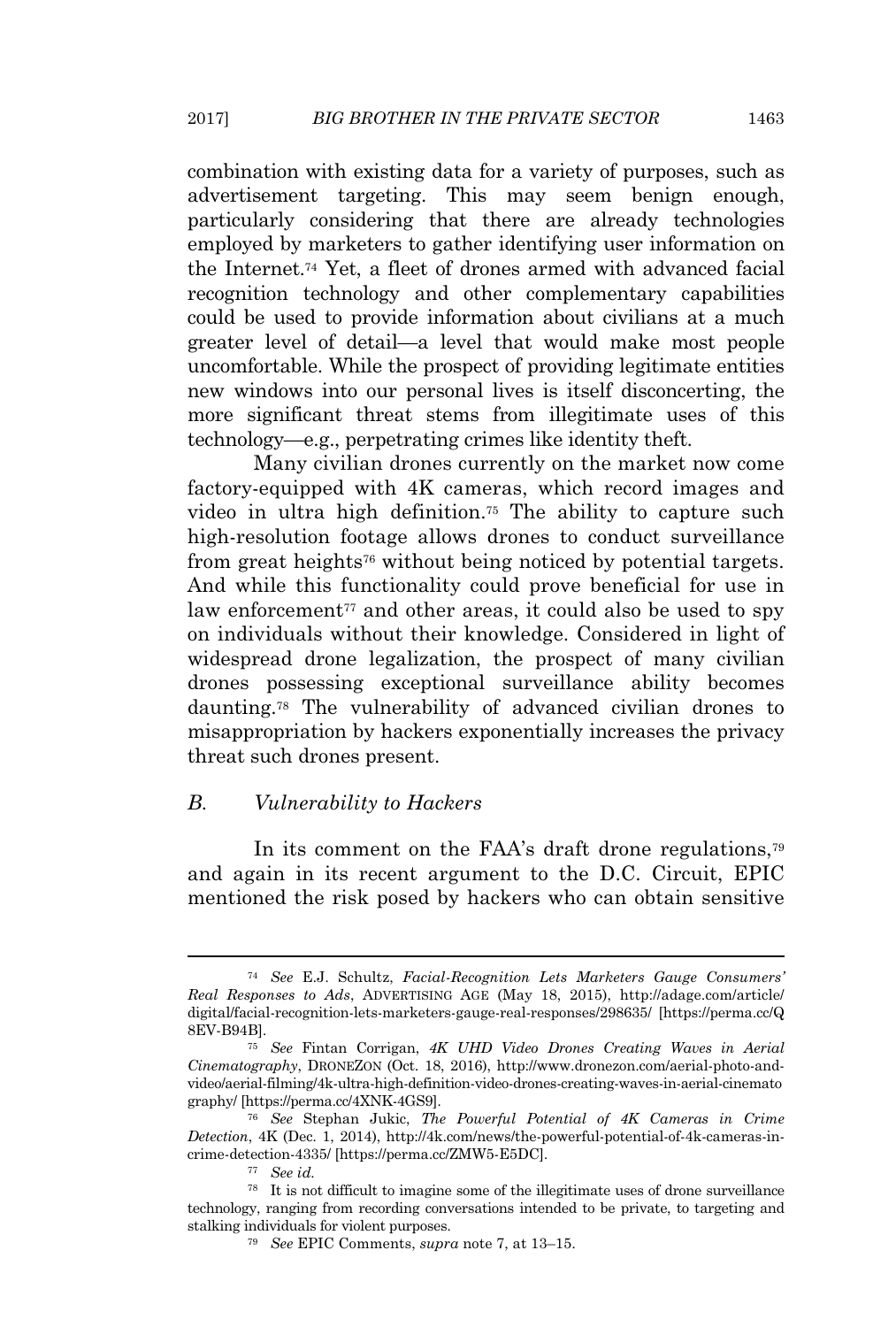information from drones.<sup>80</sup> Citing a report that analyzed the drone hacking research of Todd Humphreys,<sup>81</sup> EPIC argued that this risk is due, in large part, to the relative ease with which drones can be hacked.<sup>82</sup> Humphreys has received substantial recognition for his expertise in GPS technology, and has even delivered a TED Talk<sup>83</sup> on how a GPS can be manipulated.<sup>84</sup> The Department of Homeland Security took interest in his research, which demonstrated the ease with which a drone's GPS can be hacked. At the Department's request, Humphreys provided a live demonstration, where he hacked into a drone's GPS and commandeered it.<sup>85</sup> Humphreys's demonstrated expertise in manipulating drone technology captured the attention of Congress. In March of 2015, Humphreys was called to testify about the threat of drone hacking before the House Subcommittee on Oversight and Management Efficiency of the Committee on Homeland Security.<sup>86</sup>

The report cited by EPIC stated that "Humphrey[s] demonstrated to Homeland Security agents that [by] spending around \$1,000 on equipment and designing an application able to send signals to the drone's GPS receiver he is able to gain complete control of the vehicle."<sup>87</sup> Humphreys continued: "[I]f you can commander the GPS unit, then you can basically spoon feed false navigation information in the navigation center of

<sup>80</sup> *See* Brief for Petitioner at 9–10, Elec. Privacy Info. Ctr. v. Fed. Aviation Admin., 821 F.3d 39 (D.C. Cir. Sept. 28, 2015) (No. 15-1075), https://epic.org/privacy/ litigation/apa/faa/drones/1575326-EPIC-Opening-Brief.pdf [https://perma.cc/5CXT-B9TZ] [hereinafter EPIC Opening Brief].

<sup>81</sup> Humphreys is an Associate Professor of Engineering at the University of Texas at Austin where he also directs the Radionavigation Laboratory. *See Todd E. Humphreys*, UNIV. OF TEX. AT AUSTIN, https://www.ae.utexas.edu/faculty/faculty-directory/ humphreys [https://perma.cc/QPX3-2EVD]. His research focuses on robotics, controls, and orbital mechanics. *Id.*

<sup>82</sup> *See* EPIC Opening Brief, *supra* note 80, at 9–10 (citing Pierluigi Paganini, *Hacking Drones . . . Overview of the Main Threats*, INFOSEC INST. (June 4, 2013), http:// resources.infosecinstitute.com/hacking-drones-overview-of-the-main-threats/ [https://perma. cc/TYL7-CKFP]).

<sup>83</sup> TED—an acronym for Technology, Entertainment, and Design—"is a [global] nonprofit devoted to spreading ideas, usually in the form of short, powerful talks." *Our Organization*, TED, http://www.ted.com/about/our-organization [https://perma. cc/3B33-4C2R].

<sup>84</sup> *Todd Humphreys*, TED, https://www.ted.com/speakers/todd\_humphreys [https://perma.cc/6CD5-ZDAN].

<sup>85</sup> *See Todd Humphreys' Research Team Demonstrates First Successful GPS Spoofing of UAV*, UNIV. OF TEX. AT AUSTIN AEROSPACE ENG'G & ENG'G MECHANICS (June 28, 2012), http://www.ae.utexas.edu/news/504-todd-humphreys-research-teamdemonstrates-first-successful-uav-spoofing [https://perma.cc/HS22-EMZ4].

<sup>86</sup> *See Todd Humphreys to Testify Before U.S. Congress on UAV Threats*, UNIV. OF TEX. AT AUSTIN AEROSPACE ENG'G & ENG'G MECHANICS (Mar. 17, 2015), https://www.ae.utexas.edu/news/820-humphreys-congress-testimony-2015 [https://perma. cc/H4MK-BLDX].

<sup>87</sup> Paganini, *supra* note 82.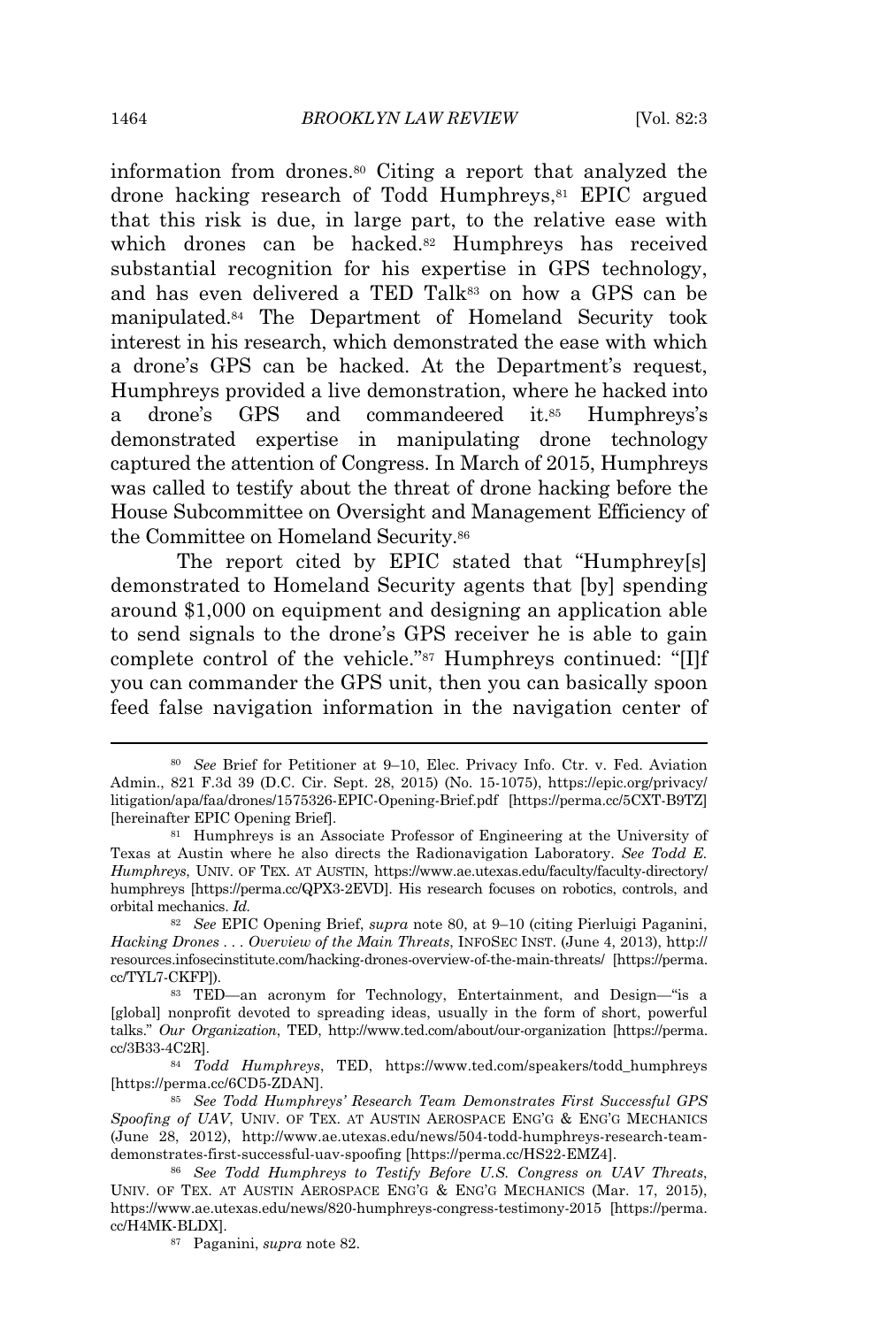these drones."<sup>88</sup> Hijacking drones in this way is known as "GPS spoofing" and involves intercepting the GPS signals they emit.<sup>89</sup> Various studies have been conducted on the GPS spoofing of drones,<sup>90</sup> and four professors of computer science have published a step-by-step manual detailing how to conduct this type of attack on both civilian and military drones.<sup>91</sup> One prominent member of the international robotics community even stated that "[i]t's easy to spoof an unencrypted drone."<sup>92</sup> Although "easy" is relative, an ordinary civilian likely does not possess the technical expertise to successfully hack a drone, though a few individuals with malicious intent could present an extraordinary threat. Even heavily encrypted United States government data is not hack-proof.<sup>93</sup> Thus, it does not take an abundance of creativity to imagine the risks posed by datacarrying civilian drones, including the potential capture and distribution of unauthorized surveillance video and identity misappropriation.

As EPIC highlighted in its brief, "[w]hen a drone is hacked, it can provide access to pictures, recorded or live feed video, or other sensitive personal information."<sup>94</sup> Taking this a step further, it is not a stretch to envision governmental actors from adversarial nations or extremists unconcerned with American laws using this relatively simple hacking method to access civilian drones. And while the prospect of U.S. enemies commandeering civilian drones flying over domestic skies presents obvious direct safety threats, if those individuals were to acquire massive quantities of data from civilian drones in large scale and coordinate information attacks, the security of the United States as a nation could be put in jeopardy. The vulnerability of drones to hacking has even been evidenced on multiple occasions in a military context. In 2009, Iraqi insurgents, using readily available software, successfully gained

<sup>88</sup> *Id.* (quoting Humphreys).

<sup>89</sup> *See id.* at 9.

<sup>90</sup> *See, e.g.*, Andrew J. Kerns et al., *Unmanned Aircraft Capture and Control Via GPS Spoofing*, 31 J. FIELD ROBOTICS 617 (2014); Daniel P. Shepard et al., *Evaluation of Smart Grid and Civilian UAV Vulnerability to GPS Spoofing Attacks*, 5 INT'L J. CRITICAL INFRASTRUCTURE PROTECTION 146 (2012).

<sup>91</sup> *See* Nils Ole Tippenhauer et al., *On the Requirements for Successful GPS Spoofing Attacks*, CCS '11 PROC. 18TH ACM CONF. ON COMPUTER & COMM. SECURITY, Oct. 17–21, 2011, at 75.

<sup>92</sup> Paganini, *supra* note 82 (quoting Noel Sharkey, cofounder of the International Committee for Robot Arms Control).

<sup>93</sup> *See* Julie Hirschfeld Davis, *Hacking of Government Computers Exposed 21.5 Million People*, N.Y. TIMES (July 9, 2015), http://www.nytimes.com/2015/07/10/us/ office-of-personnel-management-hackers-got-data-of-millions.html?\_r=0 [http://perma.cc/ A34L-UWH5].

<sup>94</sup> *See* EPIC Opening Brief, *supra* note 80, at 10.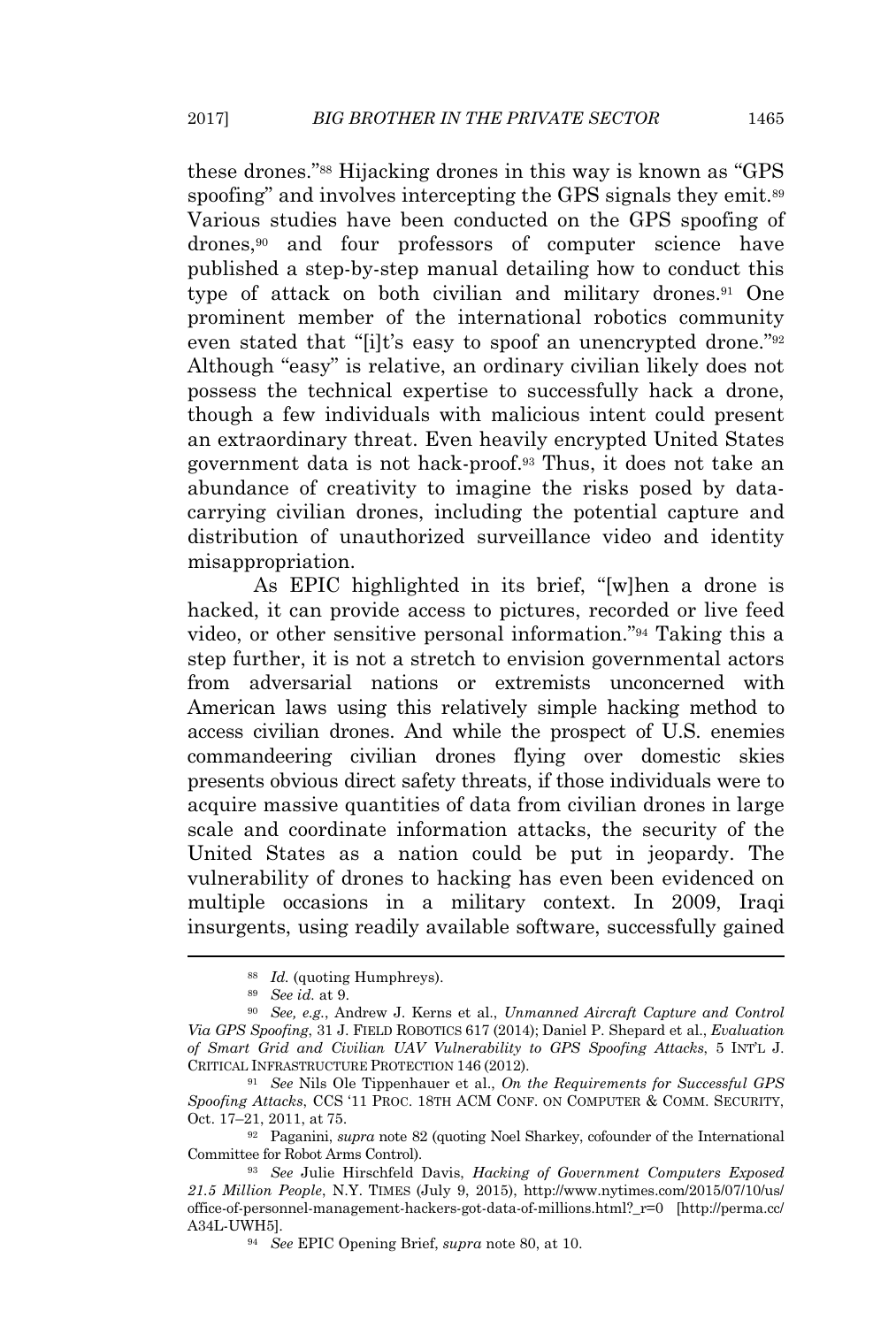access to unencrypted live video from U.S. Predator drones.<sup>95</sup> In 2011, Iran captured a U.S. spy drone, which it alleged was a result of spoofing the drone's heavily encrypted GPS (although the United States has maintained that the drone's crash landing and capture was caused by a mechanical error).<sup>96</sup> Then, in 2013, Iran released footage it alleged to have recovered from the drone.<sup>97</sup> Considering that hackers have gained access to expensive and heavily protected military drones on several reported occasions, individuals hostile to the United States can likely access the much less protected civilian drones flying in U.S. airspace.<sup>98</sup>

Because many lawful civilian drones will capture and retain private and potentially dangerous information, their exposure to individuals skillful enough to gain access to their operating systems presents major risks to U.S. safety and privacy.

III. PRIVACY IGNORED: EPIC'S MULTIYEAR LEGAL BATTLE AGAINST THE FAA AND THE FAA'S AGGRAVATION OF EPIC'S PRIVACY CONCERNS

# *A. EPIC's 2012 Petition, the FAA's Subsequent Civilian Drone Regulations, and the Resulting Lawsuits*

Following Congress's passage of the FMRA in 2012, privacy and civil liberties organizations vocalized their concerns with the act. Soon after the FMRA was enacted, EPIC and numerous other organizations dedicated to civil liberties, human rights, technology, and consumer rights sent a petition to the FAA requesting that the FAA "address the threat to privacy and civil liberties that will result from the deployment of aerial drones within the United States."<sup>99</sup> In this petition, EPIC and other represented organizations identified specific threats to privacy stemming from the widespread commercialization of

<sup>95</sup> *See* Siobhan Gorman et al., *Insurgents Hack U.S. Drones—\$26 Software Is Used to Breach Key Weapons in Iraq; Iranian Backing Suspected*, WALL ST. J. (Dec. 17, 2009), http://www.wsj.com/articles/SB126102247889095011 [https://perma.cc/8ZPM-LG9M].

<sup>96</sup> *See* Gordon Corera, *Iran Shows 'Hacked US Spy Drone' Video Footage*, BBC (Feb. 7, 2013), http://www.bbc.com/news/world-middle-east-21373353 [https://perma. cc/6M95-9SY5].

<sup>97</sup> *Id.*

<sup>98</sup> For example, Mexican drug cartels have been reportedly crossing the United States-Mexico border with ease by hacking into and diverting nonmilitary drones utilized by the United States Border Patrol. *See* Waqas Amir, *US Border Patrol Drones Hacked by Drug Cartels*, HACKREAD (Jan. 3, 2016), https://www.hackread.com/ us-border-patrol-drones-hacked-by-drug-cartels/ [https://perma.cc/U8UD-UQNF].

<sup>99</sup> *See* Petition from EPIC, et al. to the United States Federal Aviation Administration, at 1 (Feb. 24, 2012) [hereinafter EPIC Petition to the FAA].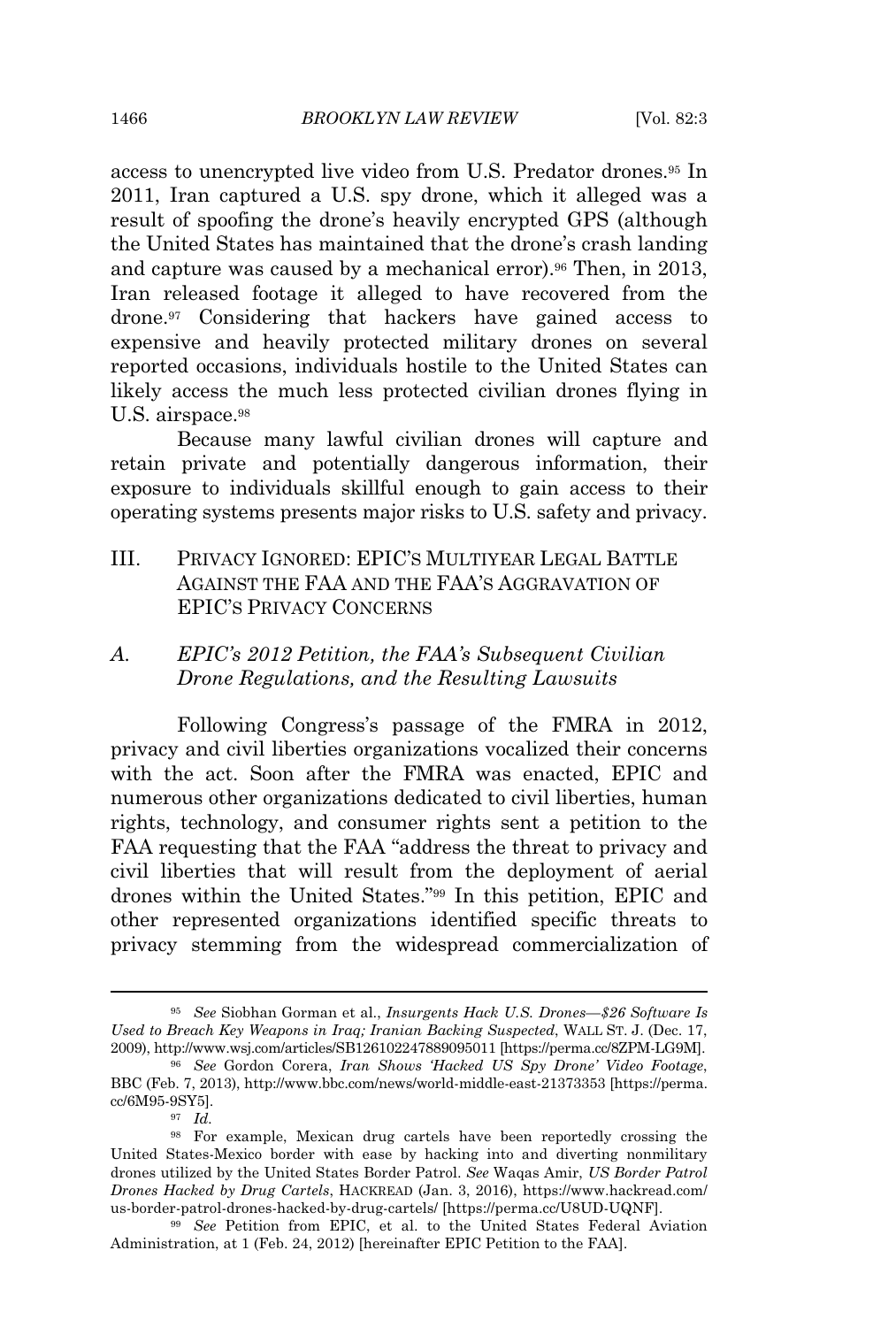drones, highlighting that these drones are "designed to undertake constant, persistent surveillance to a degree that former methods of aerial surveillance were unable to achieve."<sup>100</sup>

The petition starts by acknowledging that civilian drone use is growing in the United States, and then transitions to briefly discussing the "[s]ubstantial [t]hreats to [p]rivacy" posed by drones in light of the industry's growth.<sup>101</sup> The petition identifies the unparalleled domestic surveillance capabilities possessed by drones as its foremost threat, which can "provide real-time video streams at a rate of 10 frames a second."<sup>102</sup> It raises further concerns with drones' ability to track multiple targets over a long range using advanced technology such as "infrared cameras, heat sensors, GPS, sensors that detect movement, and automated license plate readers."<sup>103</sup> These capabilities allow drones to obtain a wide range of data,<sup>104</sup> which would become vulnerable should a drone equipped with some or all of these capabilities fall into the hands of a hacker.<sup>105</sup> The petition also conveys that the privacy threat presented by the unique capabilities of drones is heightened by their ability to "operate undetected in urban and rural environments."<sup>106</sup>

Based on these concerns, EPIC requested the agency take action in the form of "a notice and comment rulemaking" period in relation to the privacy implications of private and government use of civilian drones in the United States.<sup>107</sup> It then suggested that the primary privacy considerations of that rulemaking period should be "the use and retention of data acquired by drone operators; the relation between drone

<sup>105</sup> Many technology experts familiar with drone technology voice similar concern over drones' exposure to being hacked. *See, e.g.*, Andy Greenberg, *Hacker Says He Can Hijack a \$35K Police Drone a Mile Away*, WIRED (Mar. 2, 2016), https://www.wired. com/2016/03/hacker-says-can-hijack-35k-police-drone-mile-away/ [https://perma.cc/KW22- XFFH]; Mary Shacklett, *Drones Collecting Big Data Present New Security and IT Concerns*, TECHREPUBLIC (Feb. 16, 2016), http://www.techrepublic.com/article/dronescollecting-big-data-present-new-security-and-it-concerns/ [http://perma.cc/TZ9X-95Q4].

<sup>106</sup> EPIC Petition to the FAA, *supra* note 99, at 3 (quoting Jennifer Lynch, *Are Drones Watching You?*, ELEC. FRONTIER FOUND. (Jan. 10, 2012), https://www.eff.org/deep links/2012/01/drones-are-watching-you [https://perma.cc/2SFH-4Q8X]).

<sup>107</sup> *Id.* at 5.

<sup>100</sup> *Id.* at 3.

<sup>101</sup> *Id.* at 2.

<sup>102</sup> *Id.* (quoting *U.S. Army Unveils 1.8 Gigapixel Camera Helicopter Drone*, BBC NEWS (Mar. 8, 2012), http://www.bbc.co.uk/news/technology-16358851 [https://perma.cc/U V83-Q6WN]).

<sup>103</sup> EPIC Petition to the FAA, *supra* note 99, at 2–3.

<sup>104</sup> Equipped with the proper technology, drones can be used to obtain massive amounts of data for a variety of purposes, ranging from topographic mapping to accident investigation for insurance providers. For a discussion of some of the various applications of data-capturing drones, see Stuart Thornton, *Data Drones*, NAT'L GEOGRAPHIC (May 5, 2014), http://nationalgeographic.org/news/data-drones/ [https://perma.cc/9DQW-X7EN].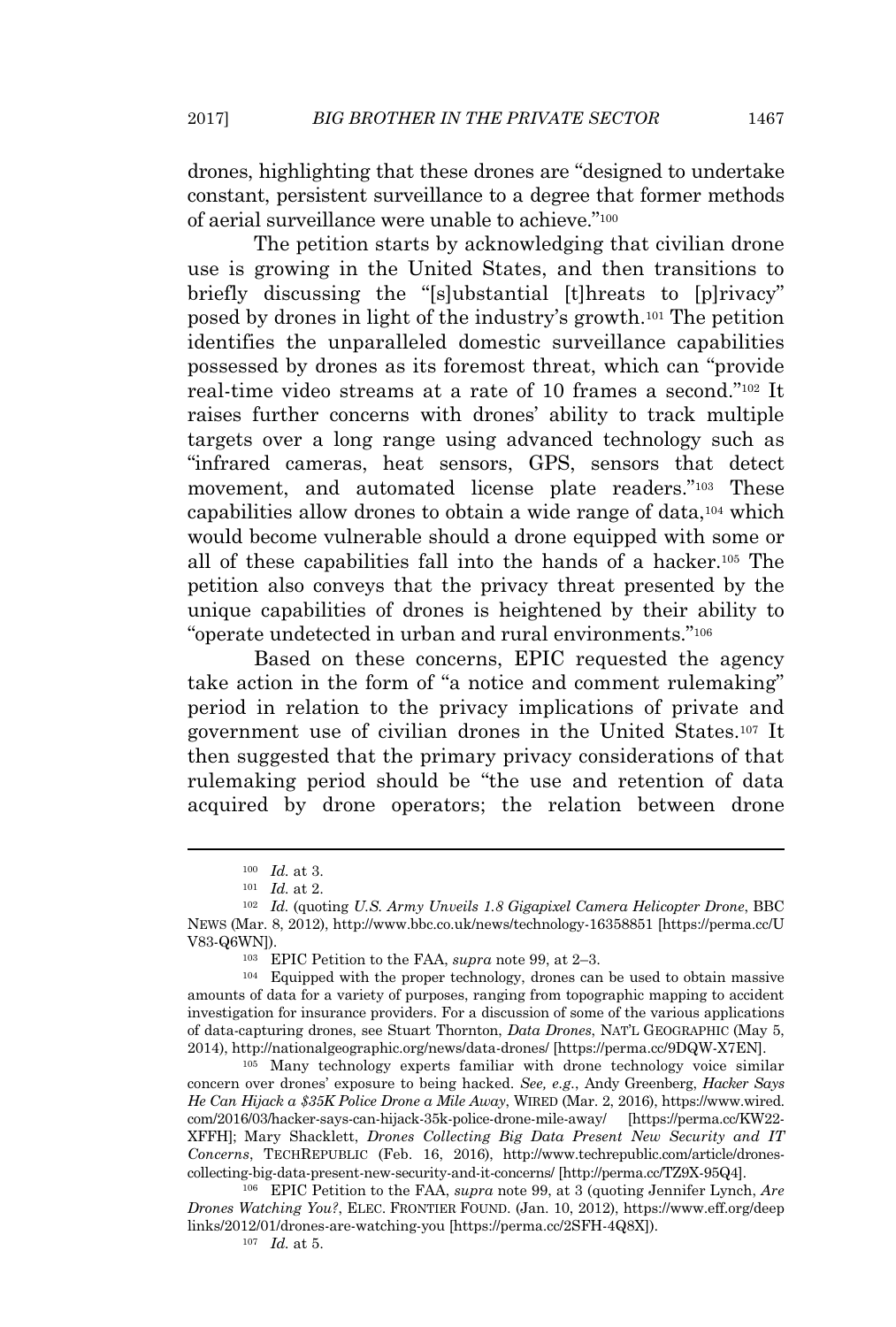1468 *BROOKLYN LAW REVIEW* [Vol. 82:3

operation and property rights; the ability of an individual to obtain a restraining order against a drone vehicle; and use limitations on drone vehicles and requirements for enforcement of those limitations."<sup>108</sup> If the FAA were to consider these aspects, it would necessarily focus much more acutely on the potential privacy implications of civilian drone legalization.

The FAA denied this petition and stated that privacy issues raised by EPIC and the petition's other signatories are "not an immediate safety concern."<sup>109</sup> The FAA then proceeded to draft the FMRA-mandated regulations without incorporating provisions related to EPIC's privacy concerns<sup>110</sup> and posted them for public comment in February of 2015.<sup>111</sup> The comment period closed two months later.<sup>112</sup> The drafted rules focused entirely on conventional safety issues presented by the legalization of drones for private use, setting weight, height, and speed limits for these unmanned aerial vehicles.<sup>113</sup> These rules also proposed a licensing program for drone operators, subject to oversight by the Transportation Authority Administration, and enumerated other restrictions on drone operation, including a ban on flying drones outside the operator's line of sight.<sup>114</sup> In overwhelming response to the FAA's posting of these proposed rules, more than 4500 comments were received.<sup>115</sup> EPIC was among these commentators, posting a seventeen-page comment with arguments

<sup>112</sup> *Id.*

<sup>108</sup> *Id.*

<sup>109</sup> Letter from Lirio Liu, Dir. of Office of Rulemaking for the Fed. Aviation Admin., to Marc Rotenburg, EPIC Exec. Dir., & Amie Stepanovich, EPIC Nat'l Sec. Counsel (Nov. 26, 2014), https://epic.org/privacy/drones/FAA-Privacy-Rulemaking-Letter. pdf [https://perma.cc/2E3R-PPQY].

<sup>110</sup> *See* Operation and Certification of Small Unmanned Aircraft Systems, 80 Fed. Reg. 9544, 9544–51 (proposed Feb. 23, 2015) (to be codified at 14 C.F.R. pts. 21, 43, 45, 47, 61, 91, 101, 107 & 183).

<sup>111</sup> *Operation and Certification of Small Unmanned Aircraft Systems*, REGULATIONS.GOV, http://www.regulations.gov/#!documentDetail;D=FAA-2015-0150-0017 (last visited June 13, 2017).

<sup>113</sup> *See* Operation and Certification of Small Unmanned Aircraft Systems, 80 Fed. Reg. at 9546, 9551–52.

<sup>114</sup> *Id.* at 9546–47.

<sup>115</sup> Of the six major rules the Department of Transportation (DOT) and its agencies have issued since the start of 2015, the FAA's rule governing the operation of small unmanned aircraft systems received the most commentary in its proposal stage—more than twice as many comments as the second most commented-on major rule issued by the DOT in that span. For a list of the DOT's major rules, see U.S. GOV'T ACCOUNTABILITY OFF., http://www.gao.gov/legal/congressional-review-act/ (select "Department of Transportation" in the "Agency" dropdown; then select the "Major" button next to the "Rule Type" category; then input the relevant date range for the "Date Published in the Federal Register" category, inputting a start date of 01/01/2015; then click "Search"). For a quantification of the comments on each major FAA regulation since the start of 2015, see *Operation and Certification of Small Unmanned Aircraft Systems*, *supra* note 111.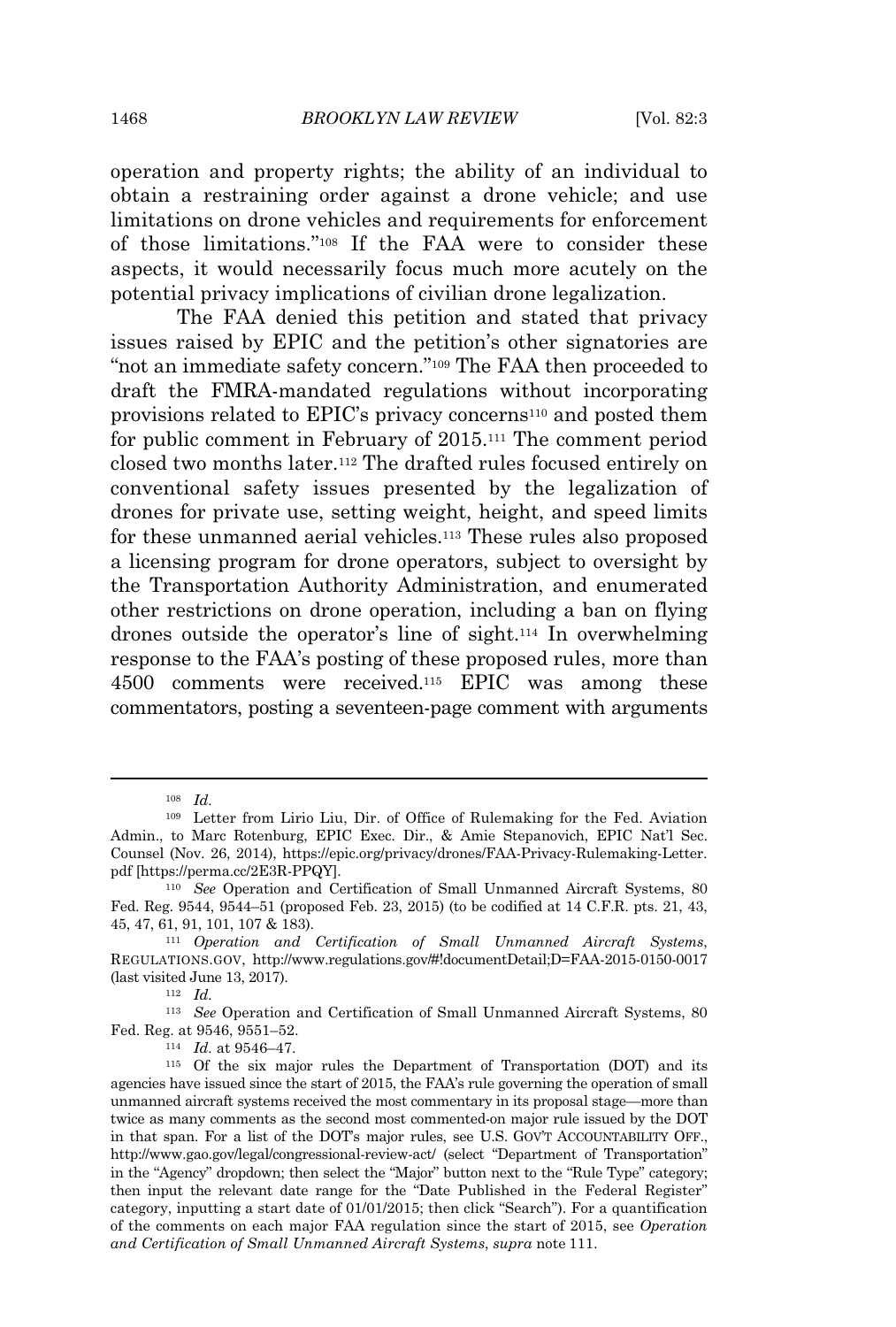in support of their position that the FAA should amend these rules to include comprehensive privacy provisions.<sup>116</sup>

In March of 2015, prior to the FAA's closure of the notice and comment period for these draft regulations, EPIC, along with various other privacy organizations, initiated a civil action against the FAA in the United States Court of Appeals for the D.C. Circuit.<sup>117</sup> This petition essentially argued that the FAA was legally mandated to regulate privacy in its drone rules and, consequently, EPIC requested that the court require the FAA to revise its proposed regulations.<sup>118</sup> Within two months, the FAA moved to dismiss this suit.<sup>119</sup> In the motion, the FAA took the position that EPIC's lawsuit was premature, as no final rule had yet been issued.<sup>120</sup> The FAA also refuted EPIC's claim that its request to initiate a new rulemaking was improperly denied, arguing that EPIC's request was brought too late, as it was not filed within the required sixty-day time frame.<sup>121</sup> After a round of briefing and argument by both parties,<sup>122</sup> the D.C. Circuit granted the FAA's motion to dismiss in May of 2016.<sup>123</sup> The D.C. Circuit left the door open for EPIC to renew its challenge after the FAA's issuance of final rules, resting its decision on well-established law that only final agency rules are reviewable by a court.<sup>124</sup>

Following the D.C. Circuit's decision, the FAA acted promptly in promulgating the final regulations without any privacy provisions, which became effective on August 29, 2016.<sup>125</sup> Without wasting any time, EPIC renewed its challenge in the D.C. Circuit—now attacking the final regulations.<sup>126</sup>

<sup>116</sup> EPIC Comments, *supra* note 7, at 1.

<sup>117</sup> *See* Daniel Wilson, *Aerospace and Defense Cases to Watch in 2015's 2nd Half*, LAW360 (Aug. 24, 2015), http://www.law360.com/articles/687030/aerospace-and-defensecases-to-watch-in-2015-s-2nd-half [https://perma.cc/8DUB-VXME].

<sup>118</sup> *See* First EPIC Petition for Review, *supra* note 3, at 2*.*

<sup>119</sup> Motion to Dismiss, Elec. Privacy Info. Ctr. v. Fed. Aviation Admin., 821 F.3d 39 (D.C. Cir. May 15, 2015) (No. 15-1075), https://epic.org/privacy/litigation/apa/faa/drones/1 552818-Motion-to-Dismiss.pdf [https://perma.cc/YR7C-7KS5].

<sup>120</sup> *See id.* at 2.

<sup>121</sup> *Id.*

<sup>122</sup> EPIC filed its opening brief on September 28, 2015. *See* EPIC Opening Brief, *supra* note 80. On November 4, 2015, the FAA filed its opposition papers. *See* Brief for Respondents, Elec. Privacy Info. Ctr. v. Fed. Aviation Admin., 821 F.3d 39 (D.C. Cir. Nov. 4, 2015) (No. 15-1075), https://epic.org/privacy/drones/epicvfaa/1581988-FAA-Brief.pdf [https://perma.cc/XP6D-L5V2] [hereinafter FAA Opposing Brief].

<sup>123</sup> *See* Elec. Privacy Info. Ctr. v. Fed. Aviation Admin., 821 F.3d 39 (D.C. Cir. 2016).

<sup>124</sup> *Id.* at 44.

<sup>125</sup> *See* Operation and Certification of Small Unmanned Aircraft Systems, 14 C.F.R. § 107 (2016).

<sup>126</sup> *See* Second EPIC Petition for Review, *supra* note 6, at 1.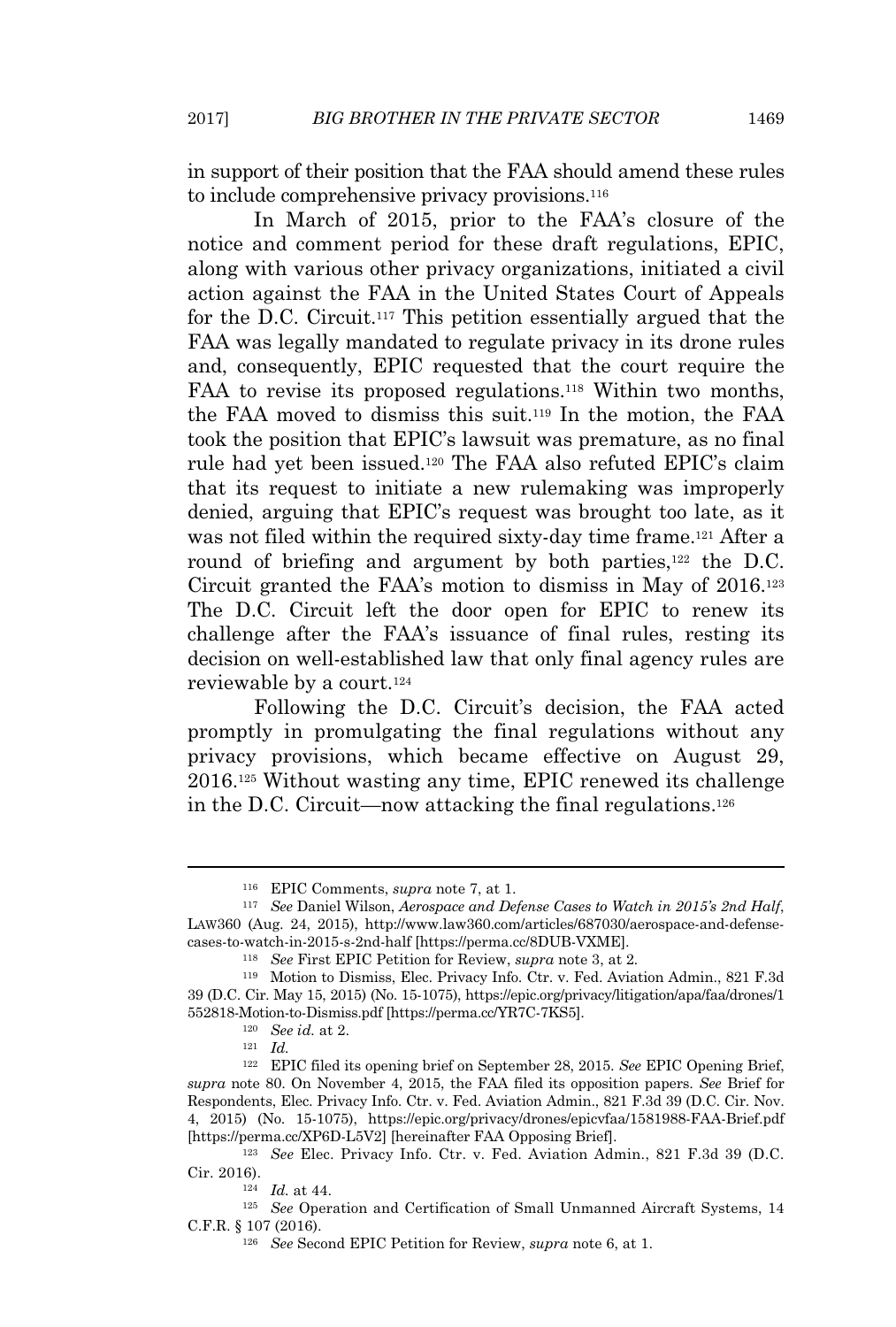# *B. Weighing the Parties' Respective Legal Positions*

In considering the likely outcome of this now pending action, a brief assessment of the legal positions of the opposing parties is helpful. Academics have made persuasive arguments that the enabling statute, as written, does not provide the FAA authority to regulate drone privacy.<sup>127</sup> By its plain language, the FMRA covers only drone safety, and does not mandate that the FAA take drone privacy issues into account in their regulations. Like many federal statutes, it is broad and categorical, giving the FAA significant flexibility in determining exactly what provisions are necessary to safely integrate civilian drones into national airspace. In summary, the FMRA directs the FAA to "'define the acceptable standards of operation and certification' of drones and to 'establish standards and requirements for operator[s] and pilot[s]' of drones, as well as identify 'the best methods to ensure safe operation' of drones in the [National Airspace System]."<sup>128</sup> The FAA has interpreted this mandate as applying only to conventional airspace safety, meant to prevent casualties that could result from collisions with manned aircraft vehicles or inanimate objects.<sup>129</sup> In contrast, EPIC has maintained the position that "safety" should be more broadly interpreted to include the protection of individual privacy rights.<sup>130</sup> It is not implausible that Congress's failure to include explicit privacy language was intentional—perhaps there was concern about infringing on First Amendment protections, or there simply was not enough bipartisan support.

While the basis of EPIC's position—that a lack of privacy provisions in the FAA's drone regulations could present major problems—is difficult to dispute, its arguments based on the statutory construction of the FMRA and legislative intent may not prevail. In its initial brief, EPIC took the position that the FAA's failure to include privacy considerations in its rulemaking was an error of law and in violation of its congressional mandate.<sup>131</sup> In response to EPIC's brief in the prior action, the FAA argued that EPIC's substantive claims had no

<sup>127</sup> *See* Marc Jonathan Blitz et al., *Regulating Drones Under the First and Fourth Amendments*, 57 WM. & MARY L. REV. 49, 50 (2015) ("The Agency, however, would likely need further congressional action before it can restrict UAV flight based on privacy rather than safety concerns.").

<sup>128</sup> EPIC Comments, *supra* note 7, at 2–3 (first and second alterations in original) (quoting FAA Modernization and Reform Act of 2012, Pub. L. No. 112-95, § 332(a)(1)(A), 126 Stat. 11, 73).

<sup>129</sup> *See* FAA Opposing Brief, *supra* note 122, at 14–18.

<sup>130</sup> *See* EPIC Comments, *supra* note 7, at 7–8, 10–15.

<sup>131</sup> *See* EPIC Opening Brief, *supra* note 80, at 24.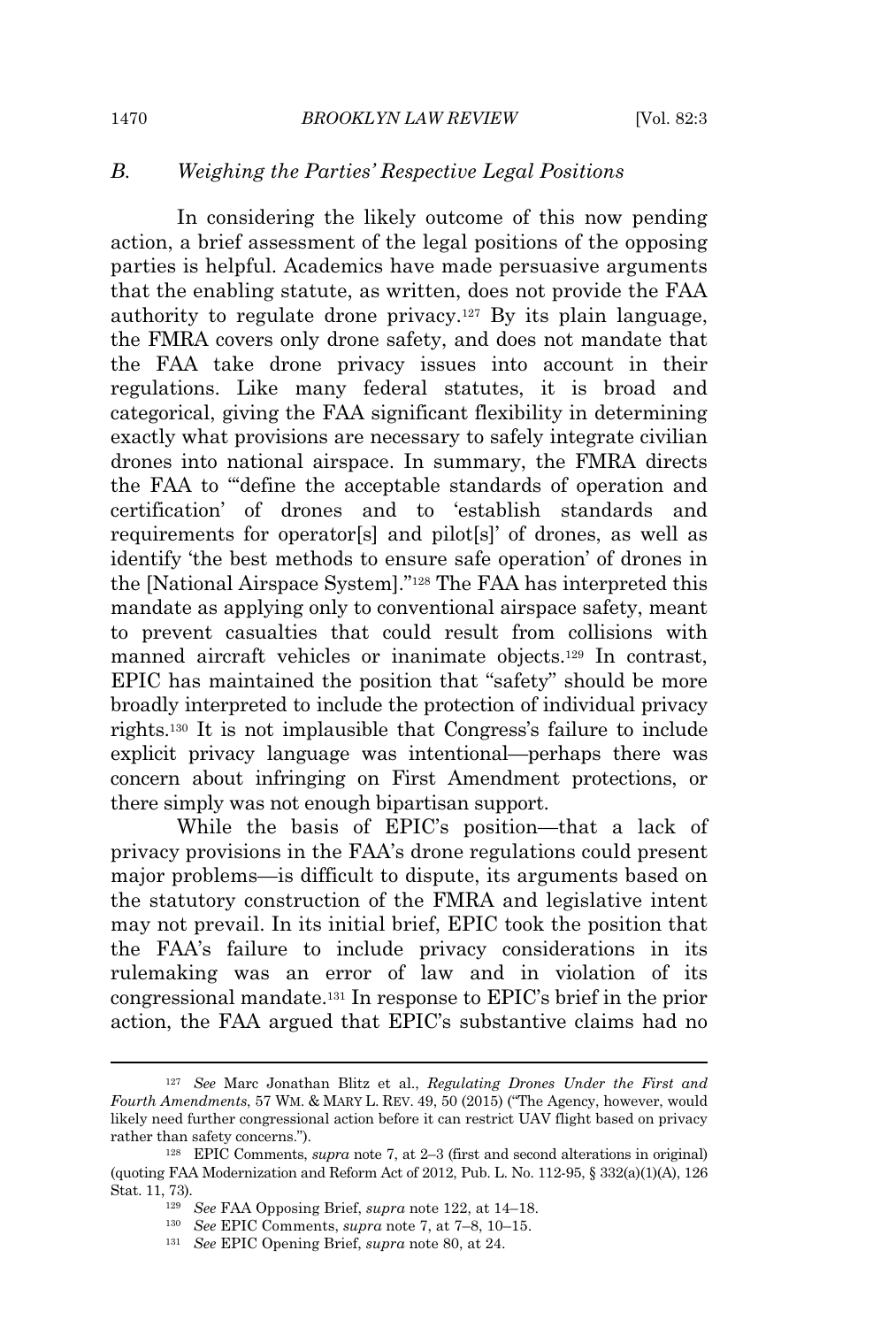merit as the FAA acted well within its authority in determining that it was not provided any congressional directive to include privacy protections in its regulations.<sup>132</sup>

In interpreting the FMRA, EPIC focused on the word "comprehensive" in the section stating that "[t]he FAA 'shall develop a comprehensive plan to safely accelerate the integration of civil unmanned aircraft systems into the national airspace system.'"<sup>133</sup> EPIC argued that Congress consciously decided to use the word "comprehensive" and, in doing so, intended the broad language to encapsulate both safety and privacy considerations.<sup>134</sup> Although EPIC's statutory interpretation is logical, it faces an uphill battle in making this argument in light of the broad deference granted to agency rulemaking under the *Chevron* doctrine.<sup>135</sup> Under *Chevron*, courts first consider Congress's expressed intent in interpreting a statute, and must adhere to that intent.<sup>136</sup> If Congress is silent as to a particular ambiguous issue, courts will grant an administrative agency wide interpretive latitude if the agency's interpretations are "based on a permissible construction of the statute," a relatively low bar.<sup>137</sup> Further, as the FAA pointed out, in *Massachusetts v. EPA*, the Supreme Court instructed courts to apply greater deference to an agency's inaction—like the FAA's refusal to promulgate privacy-specific drone regulations—than they would to an agency's affirmative actions.<sup>138</sup> Thus, EPIC may have difficulty overcoming the deferential standard applied to administrative agencies like the FAA in interpreting statutes they are charged with administering. And if the D.C. Circuit does not side with EPIC in its renewed civil action against the FAA, prompt congressional action will be required to force the FAA to promulgate new drone privacy regulations.

# *C. Augmented Threat Under the Proposed Regulatory Framework*

In the event of the FAA's success on the merits in the renewed *EPIC v. FAA* action, the final regulatory framework it has issued for civilian drones—which sidesteps the privacy concerns outlined in the previous section—will remain in effect.

<sup>132</sup> *Id.* at 5–6.

<sup>&</sup>lt;sup>133</sup> *Id.* at 34 (emphasis omitted) (quoting FAA Modernization Act § 332(a)(i)).

<sup>134</sup> *See id.* at 35.

<sup>135</sup> *See* Chevron USA v. Nat. Res. Def. Council, Inc., 467 U.S. 837 (1984).

<sup>136</sup> *Id.* at 842–43.

<sup>137</sup> *Id.*

<sup>138</sup> *See* FAA Opposing Brief, *supra* note 122, at 11 (citing Massachusetts v. EPA, 549 U.S. 497, 527–28 (2007)).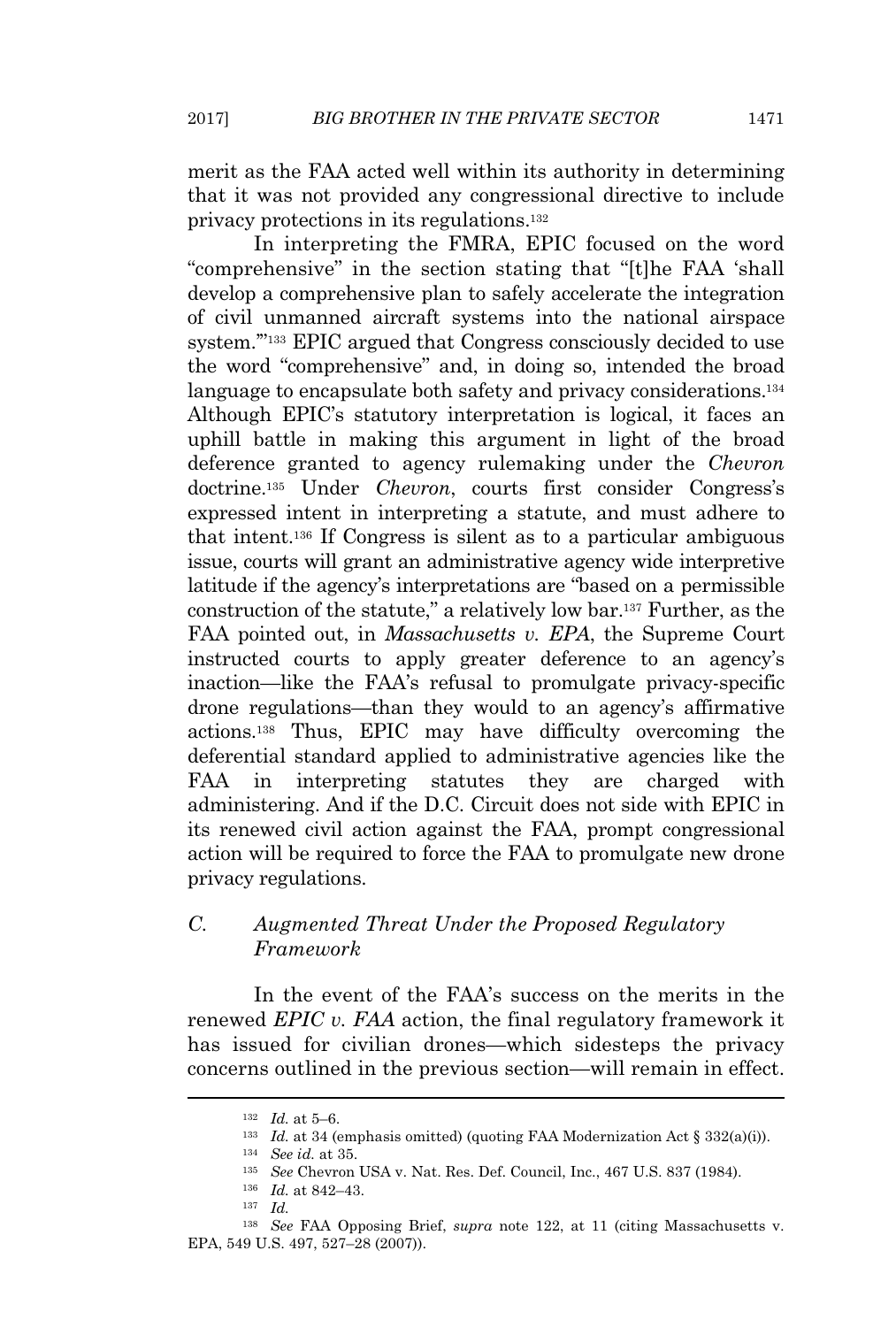The FAA justified the absence of privacy provisions from its regulations by maintaining that drone privacy issues are beyond the scope of the rulemaking authority it has been conferred by Congress, and that it has acted within the bounds of its delegated discretion in denying EPIC's 2012 petition.<sup>139</sup> In that denial, the FAA emphasized that, in considering the relative insignificance of the privacy issues raised by EPIC, and its limited available resources, regulating drone privacy concerns is not a priority.<sup>140</sup>

The new regulatory framework provides current market leaders the legal stability necessary to vastly increase their civilian drone production and has opened the gates for many new companies to enter the market. Heightened competition will continue to increase the speed of innovation in the industry and new technology will be implemented faster than lawmakers can respond. If EPIC's renewed suit is decided in favor of the FAA, and the FAA is not otherwise required to regulate drone privacy, any remaining uncertainty in the market will be eliminated, and its growth will occur unfettered. Although a robust civilian drone market may prove beneficial to the U.S. economy, privacy violations and data misappropriation may begin to occur on an unparalleled scale as this market grows without federal drone privacy regulation. Unless Congress and the FAA change course and take substantial preventative measures, the United States will be unprepared to effectively counteract and address major data breaches that occur.<sup>141</sup>

## IV. A MULTITIERED SOLUTION

A top-down legislative approach requires Congress to be vigilant in either amending the FMRA, as it currently exists, or enacting new legislation requiring the FAA to include privacy provisions in its regulations. Prior to that action being taken, Congress should exercise its legislative authority to force the FAA to repeal its existing small civilian drone regulations, thereby reinstituting a temporary ban on non-exempted civilian drones. Once a congressional mandate to regulate drone privacy is in place, the FAA will face pressure to revise its drone rules quickly

<sup>139</sup> *See id.* at 5–6.

<sup>140</sup> *See* Letter from Lirio Liu, Dir. of Office of Rulemaking for the Fed. Aviation Admin., to Marc Rotenburg, EPIC Exec. Dir., & Amie Stepanovich, EPIC Nat'l Sec. Counsel, *supra* note 109 ("After reviewing your request, we have determined that the issue you have raised is not an immediate safety concern.").

<sup>141</sup> Such data breaches are not speculative. For example, drug cartels have hacked United States Border Control drone data so traffickers are able to discretely cross the United States-Mexico border. *See* Shacklett, *supra* note 105.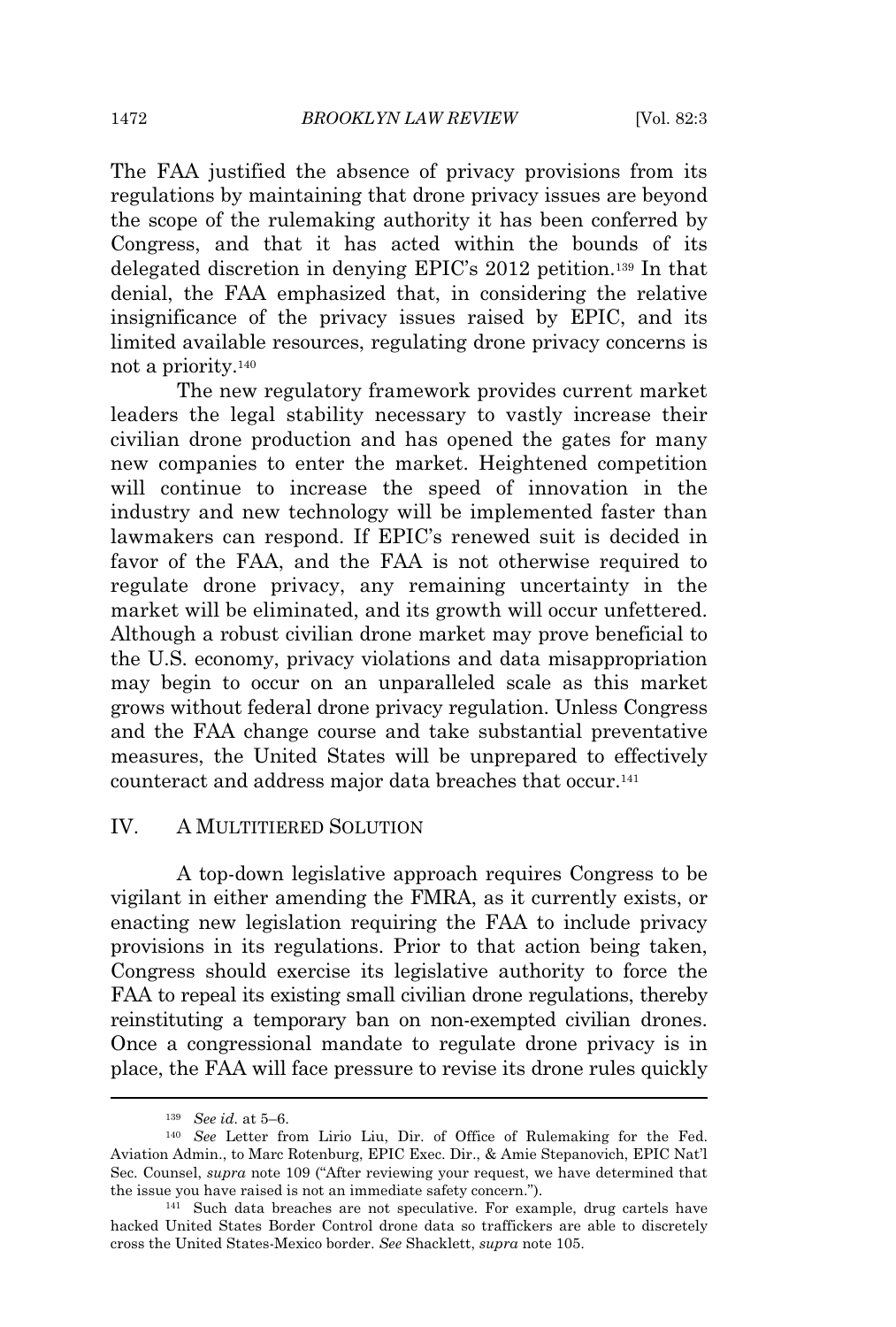to allow the civilian drone market to resume its growth. This section suggests the particular content of these privacy provisions.

# *A. Congressional Enabling Statute*

Although Congress did not expressly mandate that the FAA include privacy provisions in its FMRA regulations, it does not change the importance of privacy protections prior to widespread drone legalization. Accordingly, the first step in averting a potential crisis requires a command from Congress, in the form of either an amendment to the FMRA or a new statute, that the FAA include comprehensive privacy protections in its regulations.

Congressional action that has already been taken indicates that the privacy threat presented by the widespread legalization of civilian drones is on the mind of at least some legislators.<sup>142</sup> Senator Ed Markey and Representative Peter Welch have sponsored numerous subsequent bills to address drone privacy concerns, albeit to little avail.<sup>143</sup> Notably, the Drone Aircraft Privacy and Transparency Act of 2015 sought to amend the FMRA to direct the Secretary of Transportation to study and identify "any potential threats to privacy protections posed by the integration of unmanned aircraft [drone] systems into the national airspace system."<sup>144</sup> It would have also mandated "procedures to ensure that the integration of unmanned aircraft systems into the national airspace system is done in compliance with privacy principles."<sup>145</sup> These bills have yet to become law, but their sponsors are not giving up in their pursuit of amending the FMRA. In March of 2017, Senator Markey and Representative Welch reintroduced their bicameral legislation.<sup>146</sup>

To effectively initiate reparation, Congress will need to engage in a bipartisan effort and seriously consider the drone privacy bill already before them. The Drone Aircraft Privacy Act of 2017 is explicit in its instructions and comprehensive in its scope. It seeks to add numerous sections to the FMRA including one that would require the Secretary of Transportation to establish rules that account for privacy concerns.<sup>147</sup> The bill also

<sup>142</sup> *See, e.g.*, Drone Aircraft Privacy and Transparency Act of 2015, S. 635, 114th Cong. (2015); Drone Aircraft Privacy and Transparency Act of 2015, H.R. 1229, 114th Cong. (2015).

<sup>143</sup> Drone Aircraft Privacy and Transparency Act of 2015, S. 635.

<sup>144</sup> *Id.* § 3.

<sup>145</sup> *Id.*

<sup>146</sup> Drone Aircraft Privacy and Transparency Act of 2015, S. 631, 115th Cong. (2017).

<sup>147</sup> *Id.* § 3.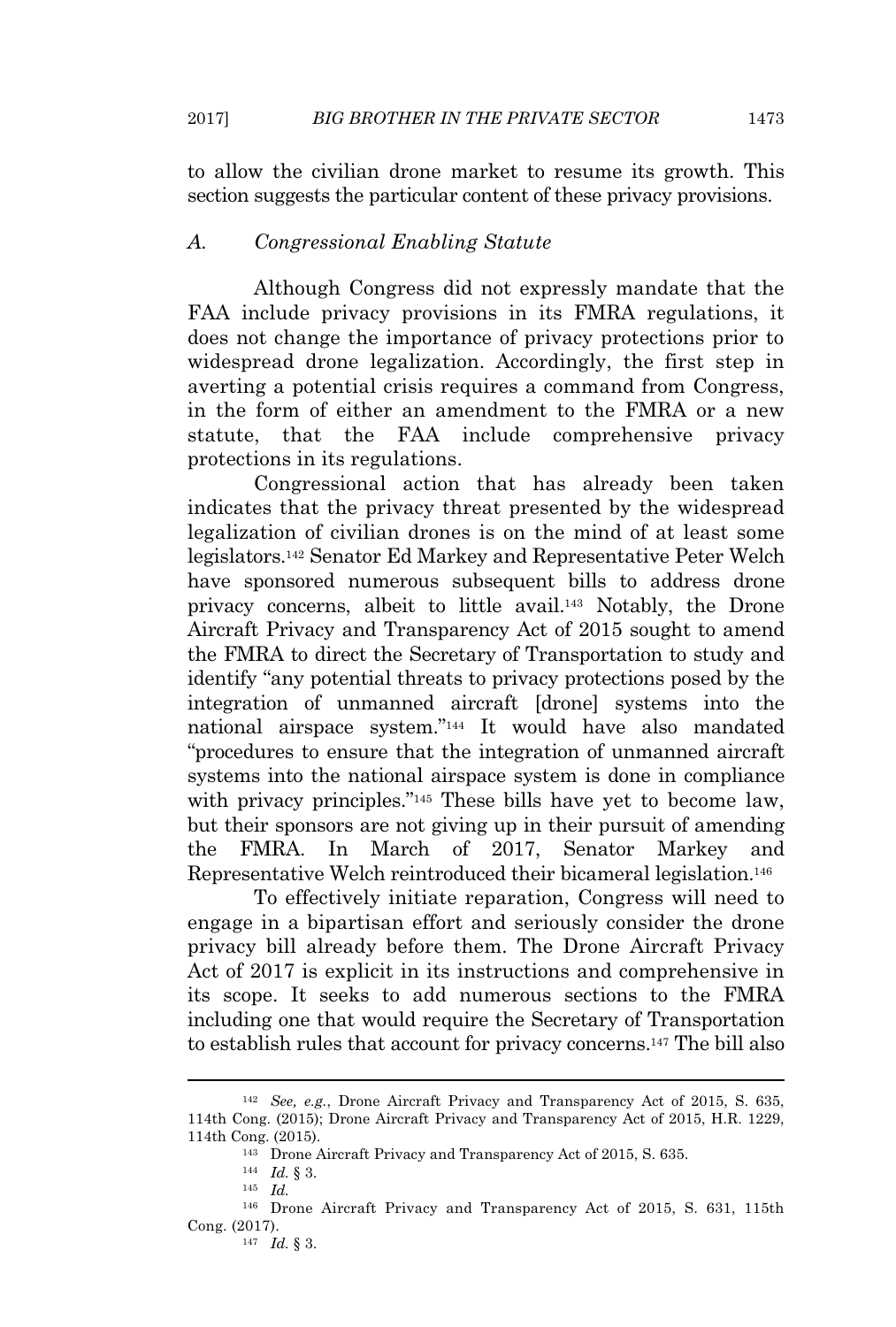#### 1474 *BROOKLYN LAW REVIEW* [Vol. 82:3

provides some guidance on privacy considerations that should be made in the new rules, specifically regarding data collection restrictions, drone operator disclosure requirements, and surveillance limitations.<sup>148</sup> As of mid-March 2017, the bill was being considered by a designated congressional committee.<sup>149</sup> Whether through this bill or one like it, congressional action is the necessary first step toward protecting the privacy interests of Americans from the new threat presented by civilian drones.

# *B. Revised Rulemaking by the FAA*

Once given clear regulatory authority, the FAA should issue privacy rules governing small civilian drones. The privacy provisions in the new regulatory scheme should include comprehensive standards that focus separately on drone manufacturers and end users.

### 1. Provisions Focused on Developers and Manufacturers

An effective new regulatory scheme must focus on privacy practices of drone developers and manufacturers because the risk of individual hackers will be lower if drone developers comply with strict regulatory standards that require encryption or other protections. As an initial matter, to effectively regulate drone manufacturers, the FAA should develop a tiered system for drones based on their size and capabilities. Weighted values should be assigned to different variables that are considered, with more weight placed on the variables most closely correlated with potential privacy threats, such as data acquisition ability, data storage capacity, and flight range. Based on the weighted average of these variables, which should be unambiguous to drone developers, each new drone developed would fall into a single risk category. The minimum-security standards for new drones would then be assigned based on risk category. Once published, this risk scale should enable drone developers and manufacturers to clearly understand the regulatory standards applicable to their aircrafts. These standards might include limitations on the amount of data drones are authorized to store, restrictions on the types of data drones may collect, and the types of disclosure drone operators are required to provide.

<sup>148</sup> *Id.*

<sup>149</sup> *S. 631: Drone Aircraft Privacy and Transparency Act of 2017*, GOVTRACK, https://www.govtrack.us/congress/bills/115/s631 [https://perma.cc/DC4F-SB4L].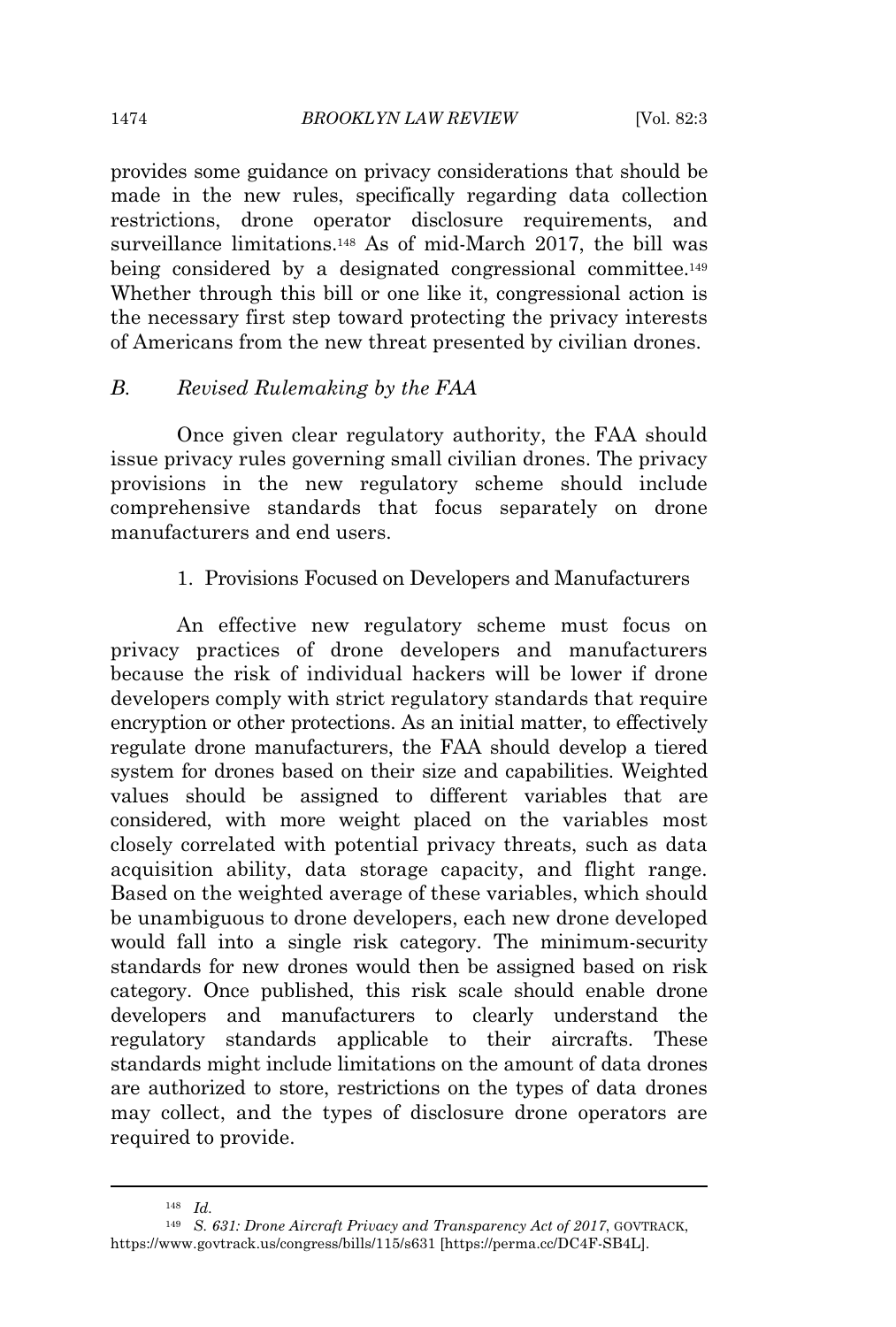The vulnerability of civilian drones to hackers and the potentially large quantities of private data that could be misappropriated as a result underscore the need for a regulatory provision requiring drone developers to install antihacking security software. In 2014, the research arm of the Pentagon revealed that it had built a drone equipped with software called High Assurance Cyber Military Systems, a program that protects the drone against all forms of cyber attack.<sup>150</sup>

While such impenetrable software likely will not be commercially available for use in civilian drones in the near future, software has been privately developed that can drastically reduce the risk of hacking by preventing the most common types of attacks.<sup>151</sup> A video posted online by Galois—a new technology research and development company—illustrated the functionality of such software by demonstrating how easily an ordinary drone can be hacked and then demonstrating the inability of the same hacking techniques to gain control of a comparable drone with Galois software installed.<sup>152</sup> Such software could drastically reduce the threat posed by drone hackers, as it would thwart all but the most skilled hackers and consequently, protect the data of millions of Americans. Mandatory antihacking software legislation would be a novel concept but not wholly unheard of; there have been other federal cybersecurity laws passed recently, such as the Cybersecurity Act of 2015<sup>153</sup> that highlight the U.S. government's recognition of the importance of the issue.

In addition to an antihacking software installation requirement, the FAA's drone regulations should mandate that manufacturers and developers include provisions limiting the amount of data that any particular drone can store and the types of data it can acquire. These limitations should be largely based on the intended functionality of different drone models, restricting data collection that falls outside the scope of the drone's intended use, and capping data storage volume based on industry benchmarks. Additionally, as mentioned by EPIC

<sup>150</sup> *See* Kris Osborn, *DARPA Unveils Hack-Proof Drone*, DEFENSE TECH (May 21, 2014), https://www.defensetech.org/2014/05/21/darpa-unveils-hack-proof-drone/ [https:// perma.cc/7ASF-XN96].

<sup>151</sup> *See* Betsy Lillian, *Galois Develops Anti-hacking Software for Commercial UAVs*, UNMANNED AERIAL ONLINE (Mar. 9, 2015), http://unmanned-aerial.com/galoisdevelops-anti-hacking-software-for-commercial-uavs/ [https://perma.cc/JZ5Q-X5EZ].

<sup>152</sup> Galois, Inc., *Quadcopter Vulnerabilities and "Hack-Proof" UAV Software*, YOUTUBE (Mar. 18, 2015), https://www.youtube.com/watch?feature=player\_embedded& v=uMB10QCxudY.

<sup>153</sup> *See* Consolidated Appropriations Act of 2016, Pub. L. No. 114-113, div. N, 129 Stat. 2242, 2935 (2015).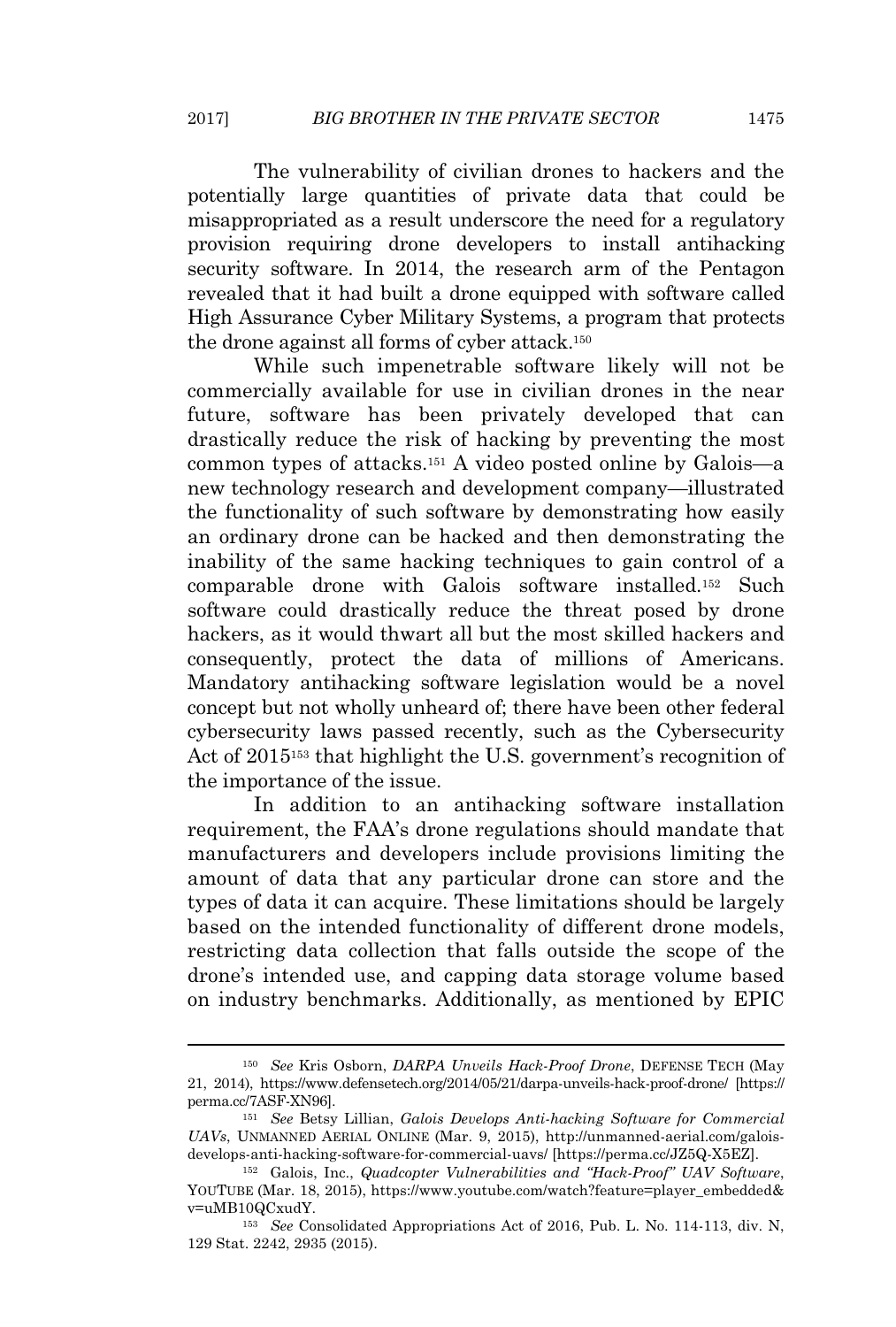in its public comment to the FAA, there should be a time limit placed on a drone's data retention so that data is not stored longer than necessary to serve its purpose.<sup>154</sup> Provisions covering drone manufacturers are only a starting point—to comprehensively protect the privacy interests of millions of Americans, the FAA's revised regulations will need to cover drone operators as well.

# 2. Provisions Focused on End Users

In addition to provisions that target manufacturers, the regulations should include comprehensive regulatory provisions focused on regulating the conduct of end users and potential drone hackers. These provisions will require a balancing of interests including a consideration of existing state privacy laws and First Amendment protections. There are certain provisions for which the consistency of the federal law is indisputably necessary including strict antihacking provisions and an absolute ban on flying drones near private residences or in certain areas where sensitive information is stored ("no fly zones").

Turning first to provisions targeting end users, flying within a specified proximity above or near private residences should be expressly forbidden to prevent unauthorized data collection. Prohibiting drone users from obtaining sensitive data would, in turn, reduce the exposure of this data to potential hackers. Without such a prohibition, there will undoubtedly be an increase in self-help, such as that exemplified by a Kentucky man who recently shot down a drone that was recording video near his residence.<sup>155</sup> Alternatively, consumers can avoid this type of selfhelp through the use of residential geofencing, which creates a virtual wall around certain pre-set geographic boundaries using GPS technology.<sup>156</sup> One drone company, DJI, has developed an innovative mechanism that would help facilitate this prohibition—an application that shows drone operators restricted areas surrounded by geofencing in real time.<sup>157</sup>

In addition to protecting against residential privacy violations, the FAA's regulations should expand the number of prohibited airspace locations listed by the federal government,

<sup>154</sup> *See* EPIC Comments, *supra* note 7, at 15.

<sup>155</sup> *See* Mike Wehner, *Kentucky Man Shoots Down Drone Spying on 16-Year-Old Daughter*, DAILY DOT (July 30, 2015), http://www.dailydot.com/technology/ kentucky-drone-shooting/ [https://perma.cc/V9RC-G9BN].

<sup>156</sup> *See* Jason Fitzpatrick, *What Is "Geofencing"?*, HOW-TO-GEEK (July 1, 2015), http://www.howtogeek.com/221077/htg-explains-what-geofencing-is-and-why-you-shouldbe-using-it [https://perma.cc/LDV5-2P95].

<sup>157</sup> *See DJI Introduces New Geofencing System for Its Drones*, DJI (Nov. 18, 2015), http://www.dji.com/newsroom/news/dji-fly-safe-system [https://perma.cc/R9AX-LF6C].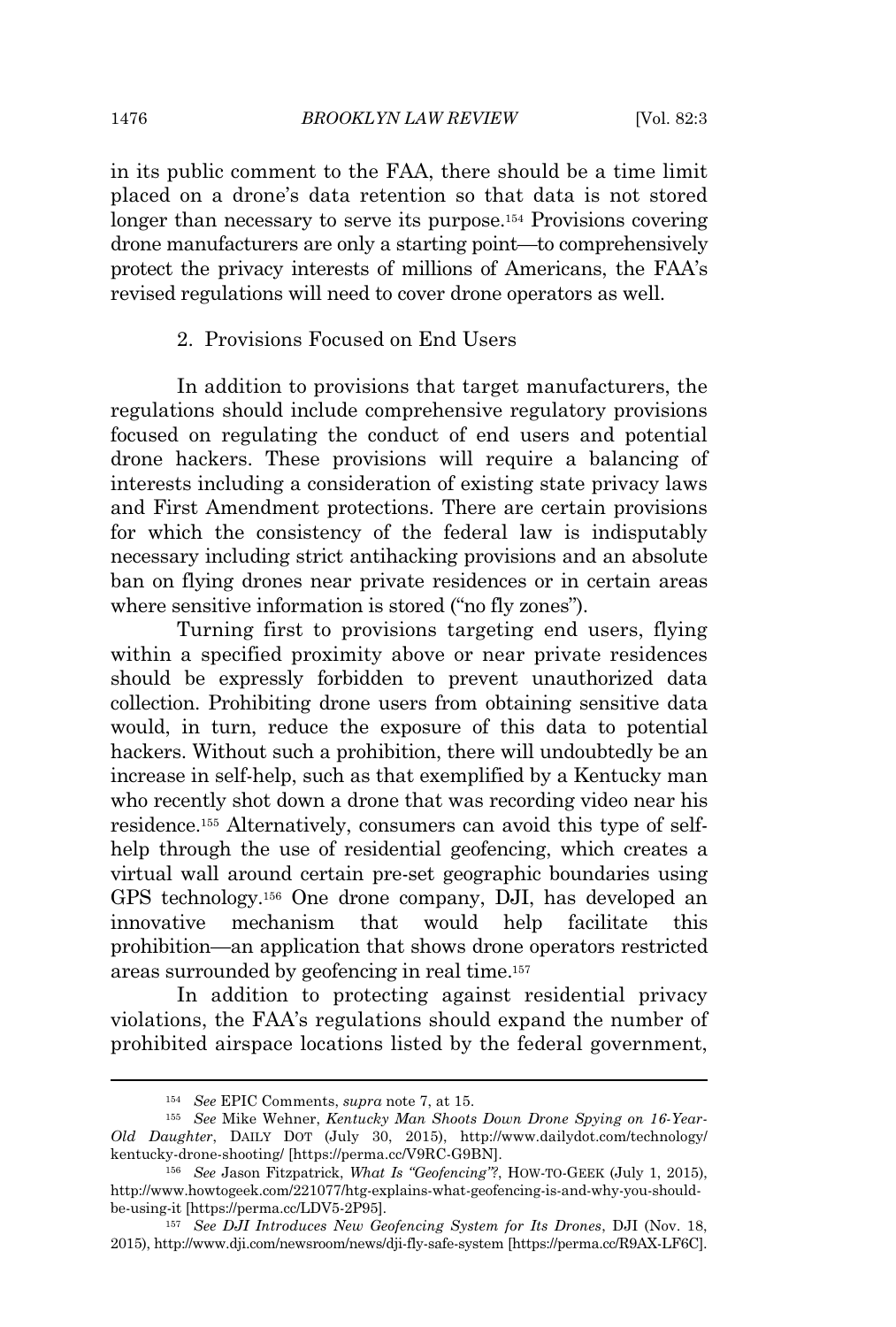to ensure the protection of private information. The FAA already prohibits the use of airspace above certain locations across the United States, such as the airspace surrounding significant government buildings and financial institutions,<sup>158</sup> but vastly increasing the size of this list specifically for drones would be an important measure to prevent the capture of confidential information that could pose a threat to our nation's security. In any event, provisions covering end users would be an important component of any regulatory regime that would effectively protect against the unique privacy threats presented by civilian drones.

It will also be important for new regulations to focus on the harmful actors, drone hackers. Just as thieves choose to steal despite it being a criminal act, there will inevitably be malicious individuals who attempt to hack into drones and steal information, regardless of the penalty for the offense. Although it may not impede those who are averse to the law, a strict antihacking provision would serve as a necessary deterrent for the ordinary hobbyist. Of course, the penalties will vary wildly with the magnitude of the offense and the significance of any misappropriated data, but must be severe enough to send a clear message. The sentencing regime for drone hacking should be modeled after existing statutes, such as the Computer Fraud and Abuse Act (CFAA).<sup>159</sup> As with most crimes, repeat offenders should face an enhanced sentence, which could be based on a multitude of circumstances including the intent behind the attack, any property damage caused, or the volume of data stolen. For example, the CFAA provides for a maximum sentence of oneyear imprisonment for a first-time computer hacker who obtains financial records, information from a United States agency, or information from a protected computer, but a maximum sentence of five-years for a first-time offender who commits fraud for financial gain of more than \$5000.<sup>160</sup>

While a strict sentencing regime should undoubtedly be imposed to effectively deter civilian drone hacking, individual circumstances will inevitably require significant sentencing variance. Absent a strong deterrent, the relative simplicity of hacking into a drone's GPS system using the spoofing technique would likely make it attractive for experimentation to many curious minds.

<sup>158</sup> *TFR List*, FED. AVIATION ADMIN., http://tfr.faa.gov/tfr2/list.html [https://perma. cc/7Y86-BX6D].

<sup>159</sup> Computer Fraud and Abuse Act, 18 U.S.C. § 1030 (2012).

<sup>&</sup>lt;sup>160</sup> *Id.* § (c)(2)(A), (c)(3)(A).